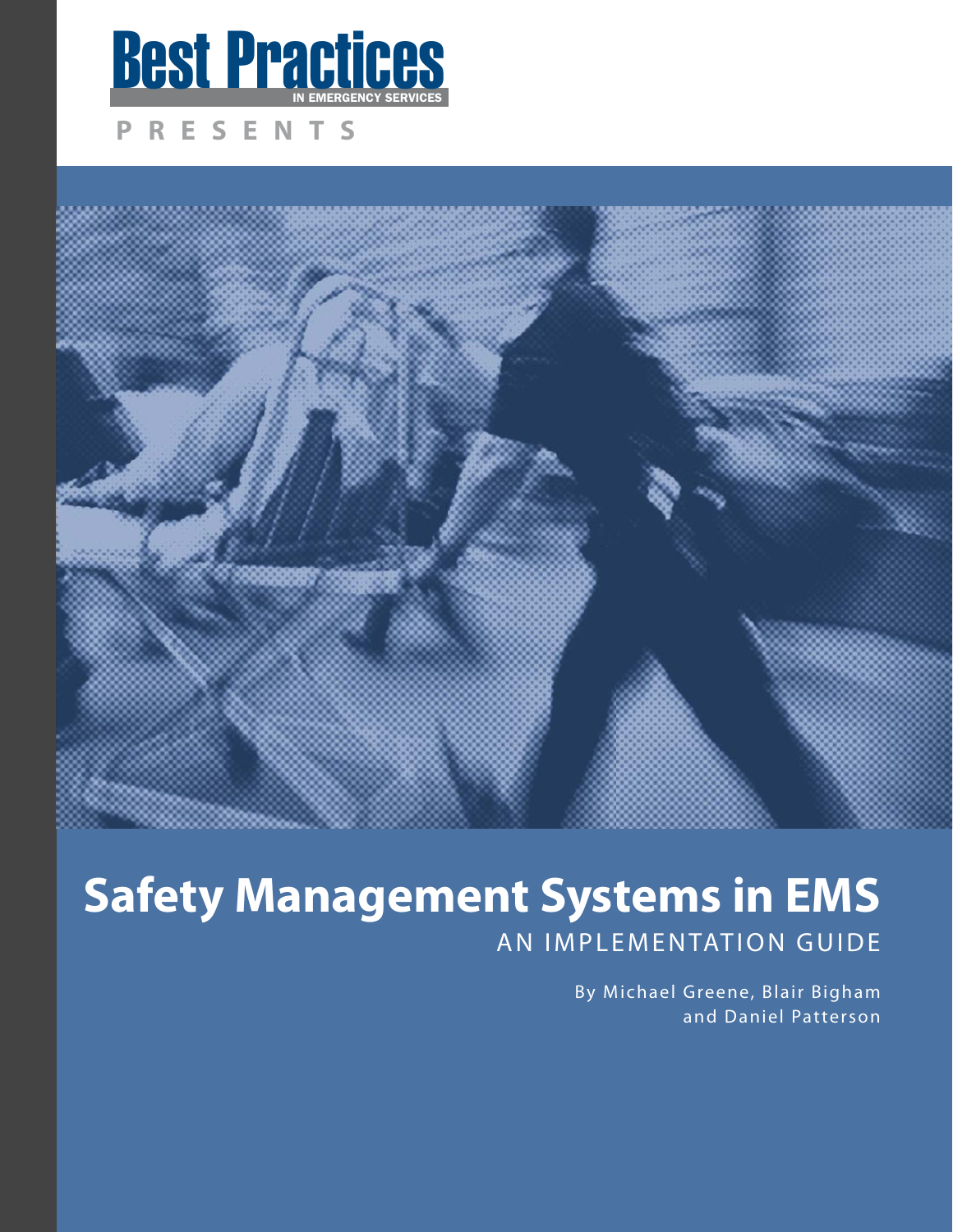Lead author Michael Greene, R.N., MBA, MSHA, is a senior associate at Fitch & Associates. He has served in numerous front-line and leadership positions throughout his career, working in volunteer and paid search and rescue and as a paramedic, county EMS director and air medical/ critical care transport director. He is the author of numerous articles and chapters on EMS and air medical transport topics. He can be reached via e-mail at mgreene@fitchassoc.com or by phone at 816-431-2600.

Blair Bigham, ACP, MS, EMT-P is an associate scientist at St. Michael's Hospital and the University of Toronto, where his research focus is on time-sensitive disease intervention and patient safety in EMS. He is also a practicing advanced care paramedic in both land and rotor EMS. Blair can be reached at bighamb@smh.ca.

Daniel Patterson, Ph.D., MPH, EMT-B, is an EMS researcher and assistant professor in the Department of Emergency Medicine at the University of Pittsburgh School of Medicine. He is also a principal investigator at the Emergency Medical Services Agency Research Network (EMEARN), a network of EMS agencies assembled by academic and industry leaders for research purposes. The overarching goal of EMSARN is to improve quality, safety, and performance in EMS nationwide. He can be reached at pattersond@upmc.edu.

Best Practices in Emergency Services is published by the National Emergency Services Institute (NESI) © 2012 .

Best Practices in Emergency Services is a membership benefit of the The National EMS Management Association. For more information visit emergencybestpractices.com or nemsa.org.

#### **Best Practices Staff**

Publisher Jacob Knight

.

Editor in Chief Keith Griffiths

**Editor** Carole Anderson Lucia

Art Director Robyn Bowman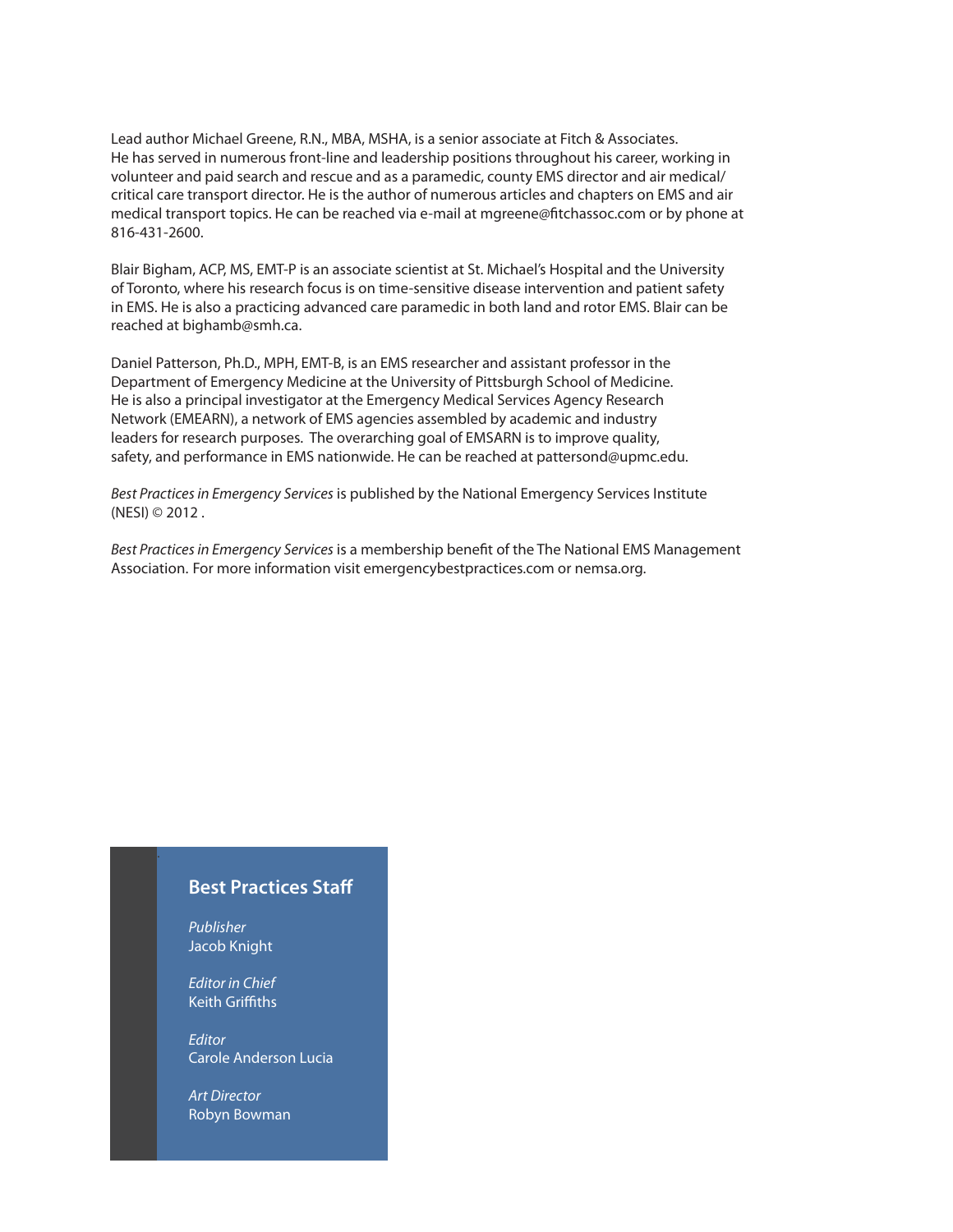## Safety Management Systems in EMS<br>An Implementation Guide

Editor's note: Safety for the EMS patient, the provider and the public has emerged as a national priority. Safety Management Systems provide a framework at the organizational level. The newsletter Best Practices in Emergency Services commissioned three of the leading experts in this area to write a series of 12 columns on the topic. We present the series here as a special report.

|         | Part 3: What's the State of Your Organization's Safety Culture? Measure It! 6 |
|---------|-------------------------------------------------------------------------------|
|         | Part 4: Policy: The First Pillar of a Safety Management System  8             |
|         | Part 5: Risk Management: The Second Pillar of a Safety Management System9     |
| Part 6: | Safety Assurance: The Third Pillar of a Safety Management System  11          |
|         |                                                                               |
|         | Part 8: Safety Management Systems: Leadership and Commitment Above All14      |
|         |                                                                               |
|         | Part 10: The SMS and Gap Analysis: Let the Journey Begin Safety  17           |
|         | Part 11: Management Systems: On Teamwork and Conflict 19                      |
|         |                                                                               |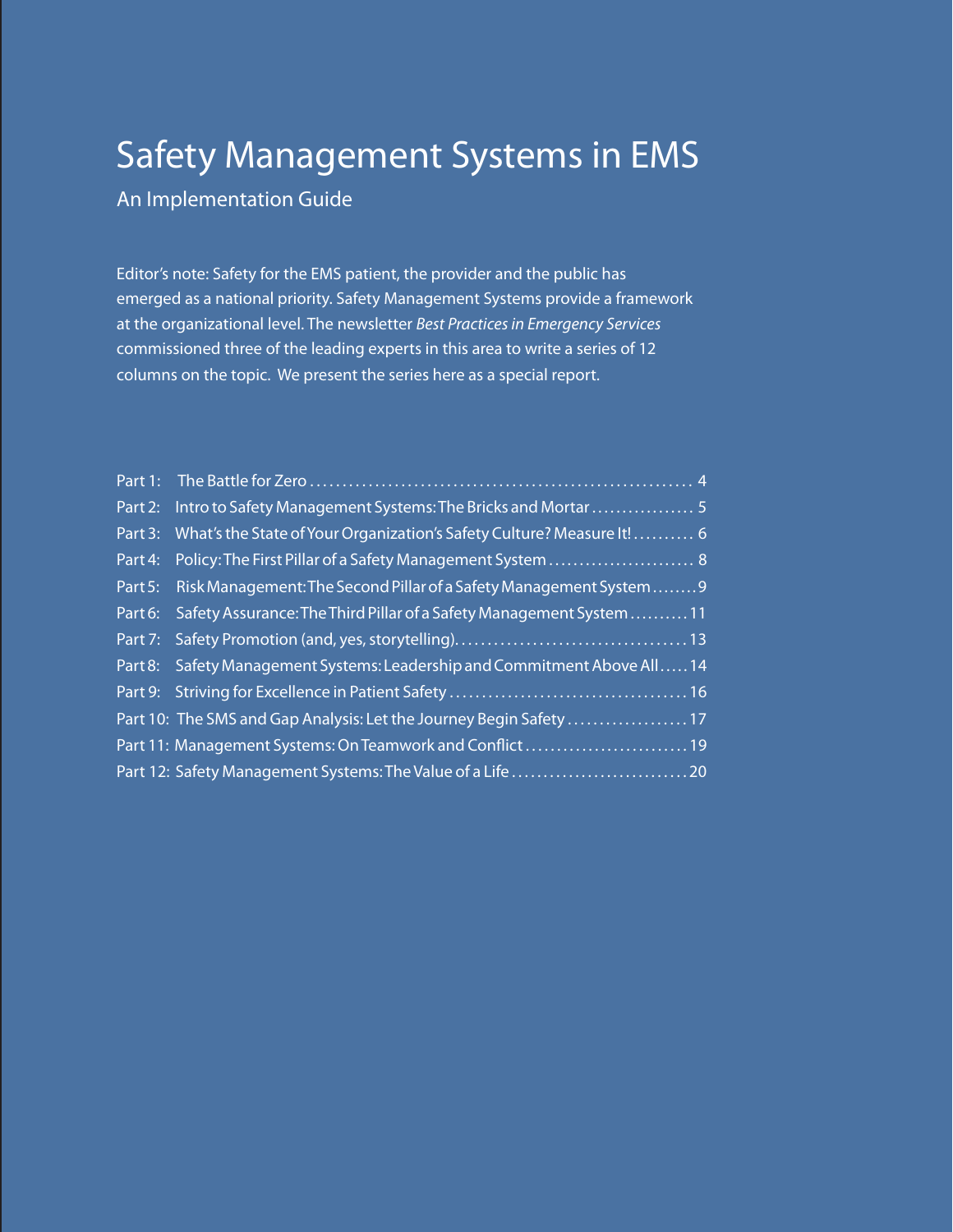### **Part 1:** The Battle for Zero

Our peers in helicopter emergency medical services (HEMS) have been catching a lot of flack in the media recently, due to several high-profile incidents and government investigations. Maybe you've been thinking, Thank goodness it's them, not us. But what are you doing to achieve the safest environment for your staff and patients?

You may find my opinion harsh or even critical, but I don't see much activity at the grassroots level in making ground EMS operations safer. There seems to be an intense focus on "the box," meaning the area behind the ambulance cab, but not much activity out of (and beyond) the box. Where are the vision, the commitment, the tools and the passion to meet our guiding mission, "First do no harm"?

Did I catch you stifling a yawn? Yes, I'm talking about dayin, day-out safety manuals; policies and procedures; documentation; reporting; risk management; hazard identification; and continual improvement. Do you delegate these tasks to others, place them on your management agenda once a month or once a quarter, and recite the mantra "safety first" but shudder when you wake to the phone ringing at night? If so, you're not alone.

#### **Bringing a painful lesson home**

I was yawning the night of Sunday, Dec. 14, 1997, after a long day of skiing with friends and enjoying a rare evening at home alone, with my wife and kids visiting out-of-town relatives. I was just getting into bed when the phone rang at 9:31. On the other end of the line was my communications specialist, who, voice wavering, said, "We have a helicopter down." Tragically, EMS helicopter N771AL struck wires on takeoff from a multicasualty accident scene in Littleton, Colo., impacting the frozen ground upside-down at an estimated 23 G. Two medical crew members, flight nurses Leslie Feldmann and Beth Barber, along with pilot Pete Albplanalp and a critically injured patient, died instantly. In the blink of an eye, lives were lost, and lives changed.

While most were celebrating the holidays that December, AIR LIFE Denver, along with an outpouring of the EMS community, wept publicly, attended funerals, consoled grief-stricken family members and privately wondered, Are we safe? My own river of tears carried the crushing weight of responsibility for lives lost on my watch. Had I put safety first? Could I have done something differently? Concern for the safety of my program and team became overwhelming. Could I face a wife, husband, parent, child or the community at large and

> My own river of tears carried the crushing weight of responsibility for lives lost on my watch. Had I put safety first? Could I have done something differently?

say I had done everything in my power as the steward of the service to develop, maintain, promote and ensure the safety of the lives entrusted to me? Had I been honest that the baseline risk in EMS transportation isn't zero? (Emphasis added.) Thus began my quest for answers to these difficult yet imperative questions.

#### **Think it only happens to the other guys?**

Do you think this can't happen to you, your service or your community? Do you assume this is a HEMS issue only? Do you believe ground EMS is safer? I think not. Even a cursory review of recent news headlines would suggest otherwise:

- "Ambulance involved in fatal accident": CBS Philadelphia, Oct. 10, 2010.
- "Police say ambulance driver fell asleep before head-on crash": Floyd County, Ga. (WRCB), Oct. 14, 2010.
- "Ambulance carrying accident victim hit on I-95": Greenwichtime.com, Oct. 17, 2010.
- "Massachusetts ambulance, vehicle crash left Taunton man dead: 3 hurt": Justicenewsflash.com, Oct. 27, 2010.

In fact, according to a 2002 report in Annals of Emergency Medicine, the transportation fatality rate for EMS workers is nearly five times that of other U.S. workers. That same report found that in the 10-year period from 1988 to 1997, there were more than 350 fatalities and 23,000 injuries to people involved in ground ambulance crashes. And a Canadian study concluded that the fatality rate in ground EMS was 1.7 per million ground miles traveled, higher than HEMS at 0.4 per million air miles traveled. Enough said?

The Association of Air Medical Services (AAMS) has developed a goal of "zero errors of consequence" in air medical transport, coined Vision Zero. A worthy vision no doubt, but how does that translate to the everyday, sometimes mundane safety activities at our organizations? How does the "vision" allay the fears of a family member when his or her loved one leaves for work each day?

Enter the concept of a high reliability organization (HRO). An HRO is an organization that has succeeded in avoiding catastrophes in an environment where normal accidents can be expected due to risk factors and complexity. In other words, an HRO is an organization that conducts relatively error-free operations, over a long period of time, making consistently good decisions, resulting in high-quality, reliable operations.

Sound too good to be true? Well, if the goal is a high reliability organization, then the "how" is through the development of a safety management system (SMS). In the toolbox of the HRO, an SMS is a coordinated, comprehensive set of processes designed to direct and control resources to optimally manage safety, which takes unrelated processes and integrates them into one coherent system, facilitating proactive hazard identification, promoting a safety culture (attitudes, behavior, ownership), and providing a systematic way to control risk and to provide assurance that the risk controls are effective.

Thanks to the foresight of editor in chief Keith Griffiths, Best Practices published a series of safety columns, written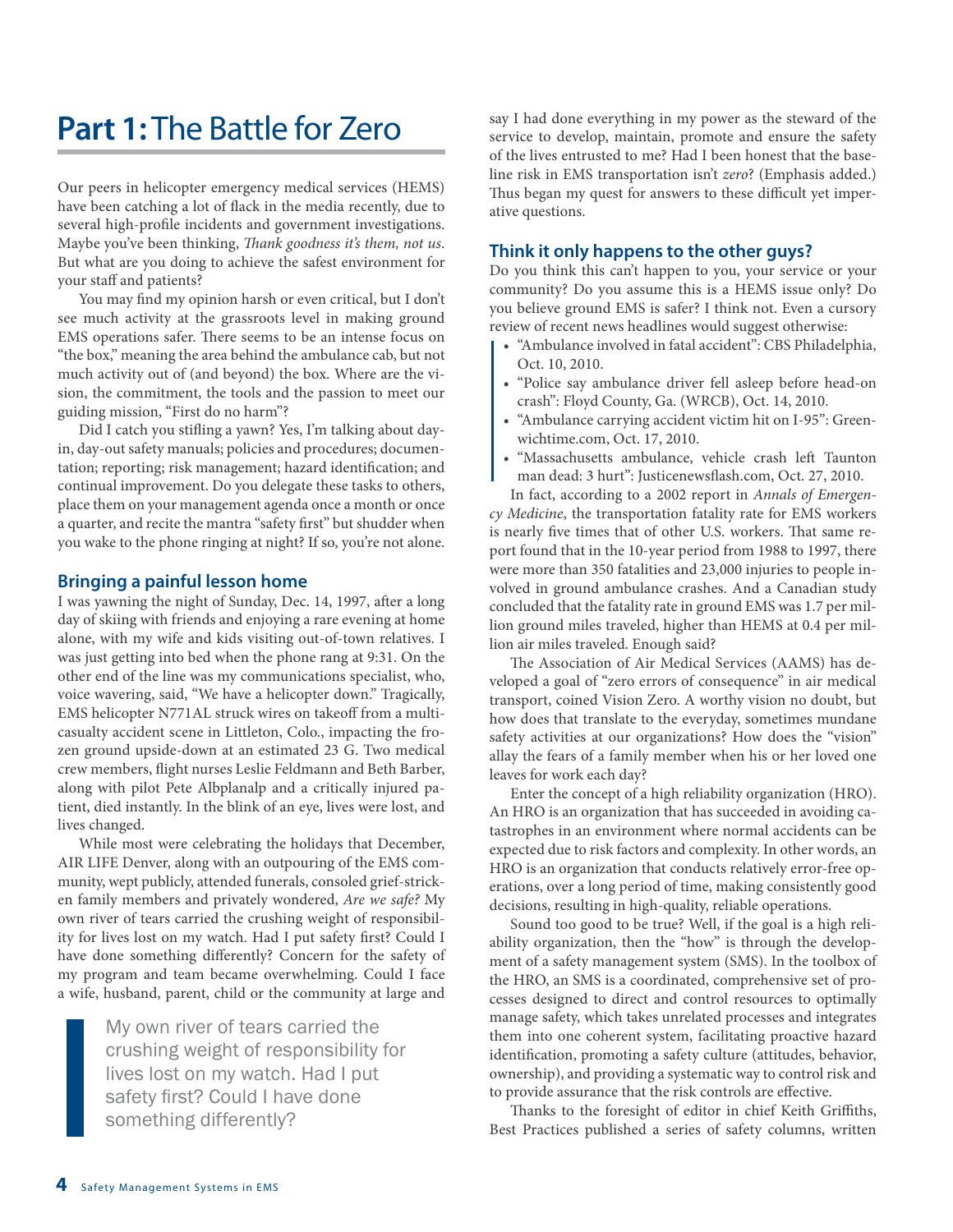by myself and safety experts Daniel Patterson, Ph.D., assistant professor in the Department of Emergency Medicine at the University of Pittsburgh School of Medicine; and Blair Bigham, MS, a Toronto ground and air paramedic and an internationally recognized investigator/researcher for the University of Toronto who has been involved with a variety of safety-based studies.

Specifically, this series will help you transform your

organization into an HRO through SMS development. Each month, we will help you build your own SMS, pillar by pillar, starting with a solid foundation and ending with a roof to weather the safety storms.

Got your attention? Then stay tuned! <sub>Bp</sub>

— Michael Greene, R.N., MBA/MSHA

### **Part 2:** Intro to Safety Management Systems: The Bricks and Mortar

Sometimes I sleep during air travel, especially at the end of the day after crossing multiple time zones. Not so on a recent return to my home airport: Before boarding, it was announced that a diversion to an alternative airport was possible due to fog at our destination. My fellow passengers openly complained about another night away from their destination, while I cringed at the thought of a "bonus night" in a hotel bed.

The captain left the cockpit to address the possible diversion face to face with the cabin full of grumbling holiday travelers. "Here's the story," he said. "To land at our destination, visibility—ceiling and distance—must be at certain minimums per FARs (Federal Aviation Regulations), the rules and procedures we follow. Now I won't bore you with the details, but here's the bottom line: I want to make it home to my family, and you to yours. That's my goal, regardless of our destination this evening."

Rules, policies and procedures, along with a good dose of attitude, behavior and ownership, got me safely home to my family. Most aboard that flight did not consider the magnitude of what had occurred; they simply, and instinctively, trusted the system and the crew. Passengers expected a safe flight home—and that's what they got.

Do we think our patients expect any less than a safe transport to the hospital? Without thinking or verbalizing it, the general public expects their EMS organization—its policies and procedures, staff and culture—to deliver. Figuratively and literally, the public expects EMS to be highly reliable and safe. And how do we make sure we fulfill that expectation?

#### **Building a strong safety foundation**

Last month I introduced the concept of a high reliability organization (HRO) and the toolkit of an HRO: a safety management system (SMS). The design of an SMS is like that of a house: a strong foundation (the organization's safety culture);

four corners or pillars (policy, risk management, assurance and promotion); the internal contents (11 elements of SMS); and a roof (leadership).

While SMSs are designed around the "four pillars" concept, I believe a truly effective SMS can only be built on a solid safety culture, shielded and insulated by leadership, and connected and supported by the four pillars. In other words, culture and leadership deserve (and demand) special emphasis.

Now let's start at the top and work our way down.

**The roof (aka leadership):** What does a roof do? It shields, protects and insulates the occupants and contents of the house. This, too, is the fundamental job of leadership: To protect employees and the organization from harm. An SMS requires unwavering commitment on the part of leadership, in addition to a commitment to safe system design and a "just (open) culture"

At a recent conference, I asked a group of 50 or so EMS leaders if they give their employees "stop work authority" if conditions are unsafe or "timeouts" if workers are fatigued, key elements of leadership in an SMS. The response was mediocre at best. This is indeed unfortunate and means that our EMS workers continue to demonstrate risky behavior, such as working beyond the point of fatigue and falling asleep at the wheel. My advice to this group and you: Don't let tragedy become your wake-up call.

Holding up the "roof" of the SMS are four pillars: policy,

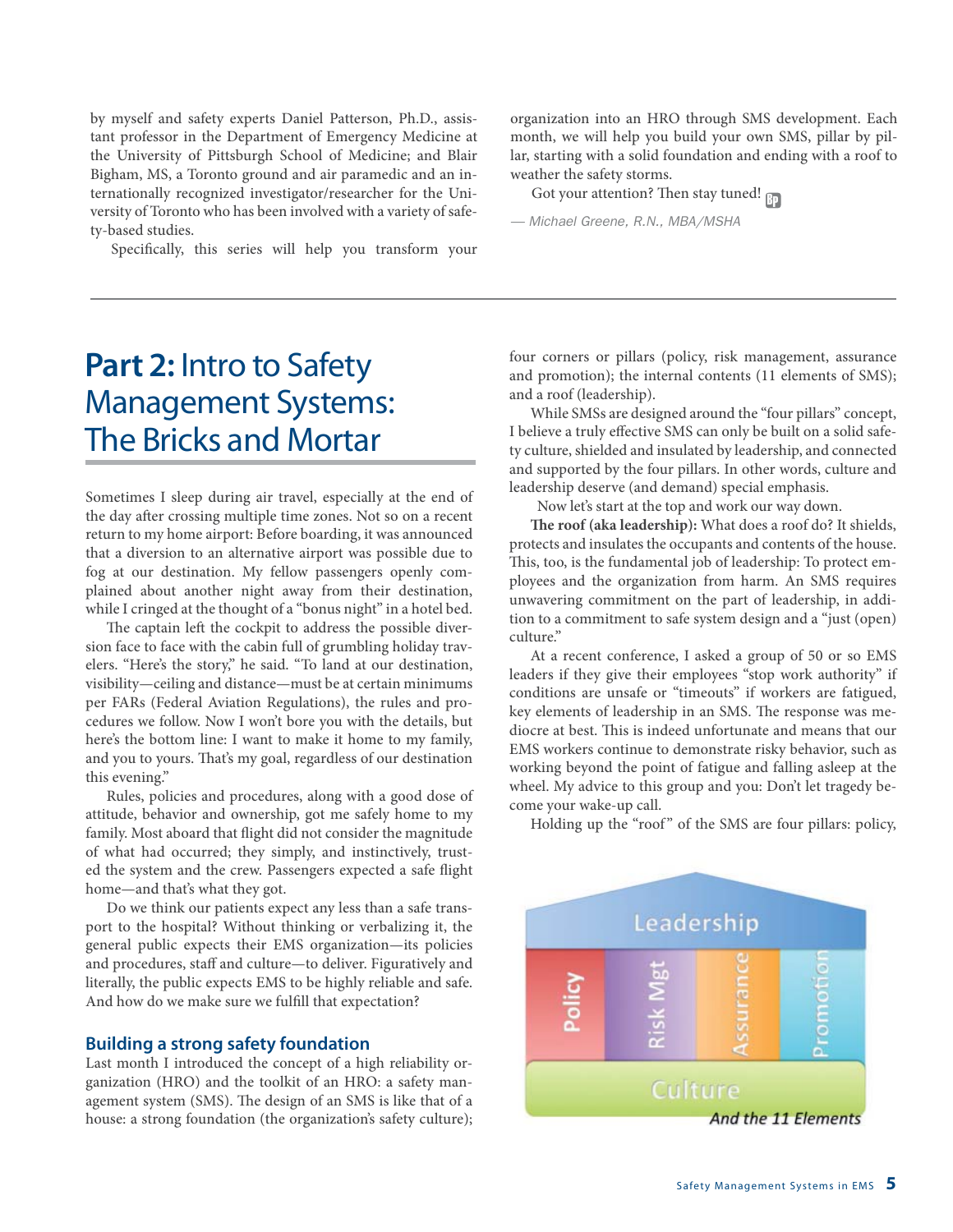In any SMS, safety activities are systematic, meaning they are applied consistently throughout the organization; proactive, in that they are based on hazard identification and risk control; and explicit, in that safety activity is documented and transparent to all.

risk management, assurance and promotion. Each pillar contains key elements that define the overall system.

**The first pillar:** An SMS must have written, accessible policies and procedures in place: the first pillar. These policies must explicitly describe responsibility, authority, accountability and expectations within the organization. All job descriptions must include these elements. Key safety personnel are identified and described with commensurate scope and authority. Emergency preparedness and response is preplanned, known to all staff and practiced through regular emergency drills. And the most important aspect to safety policy, documentation and record keeping? Documentation. As the old proverb says, "The job isn't done until the paperwork is done." Documentation captures organizational knowledge, activity and behavior consigned not only to posterity, but also as evidence to an accrediting organization or a legal inquiry.

**The second pillar:** Risk management, the second pillar, is deliberate early recognition and management of potential problems. Risk management is a formal system of hazard identification and management and fundamental in controlling an acceptable level of risk. A risk management system describes operational processes across department and organizational

boundaries; identifies key hazards and measures them; methodically assesses risk; and implements controls to mitigate that risk. A fatigue risk matrix and assessment, periodically applied during a work shift, is an example of risk management.

**The third pillar:** With policies, measurements, assessments and controls in place, the organization must incorporate regular data collection, analysis, assessment and review to ensure that safety goals are achieved—assurance, the third pillar of an SMS. Key elements within safety assurance are safety performance management (monitoring, audits, evaluations, investigations, RCA, employee reporting, data analysis, assessment, and preventive and corrective actions), a defined change management process and continual improvement.

**The fourth pillar:** To promote safety—the fourth and final pillar—an organization must train and communicate safety as a core value. Safety promotion begins early with employee recruitment and selection, and continues from Day One with explicit competencies, training and personnel expectations in regard to safety. New employees must be socialized into the safety culture early on. Safety is then promoted through communication and awareness.

Don't forget, a safe workplace culture is the foundation of an SMS. Culture is the undercurrent or underpinning that defines an organization and "how things get done around here … or over there." The importance of having a workplace safety culture cannot be overstated. The literature is replete with the message that safety can only exist within a strong culture. Daniel Patterson, one of my co-authors, has said, "You'll never get all EMS staff to drink the 'SMS Kool-Aid' without a strong safety culture." Safety culture is a, if not *the*, vital component of an SMS.  $_{\tiny{\textcircled{F}}}$ 

— Michael Greene, R.N., MBA/MSHA

### **Part 3:** What's the State of Your Organization's Safety Culture? Measure It!

Those of us with a few years under our belts probably remember our early days in EMS, when the thrill of a good call far outweighed any concern of safety issues. Young, immortal and reckless, many of us were—let's face it—the safety manager's worst nightmare. And where is your organization's safety culture today, given the youth, mindset and adventure that each day in EMS brings? It may be high time you gave it some serious thought.

#### **What is a safety culture?**

Safety culture has been described as the shared beliefs that

For more information about safety research in EMS or safety surveys, or to listen to safety podcasts, visit emsarn.org.

an organization's employees hold relative to workplace safety. Personally, I like how Terry Mathis of ProAct Safety described it in the October 2010 edition of the EMS Agency Research Network (EMSARN) podcast series: Safety culture is not only the actions and what we do when we're being watched at work … but also the reason why we behave in a particular way. Said differently, behavior is the foundation of a successful safety management system (SMS), based on shared beliefs that safety is a priority.

Ask any engineer or architect how to build a sturdy, longlasting bridge, building or highway—the answer you'll undoubtedly get is to start with a strong foundation. Similarly, the "weight" of an SMS is built on, and supported by, a positive and proactive foundation of safety culture.

I operationalize safety culture by thinking about first impressions, recalling the first few days of work at prior and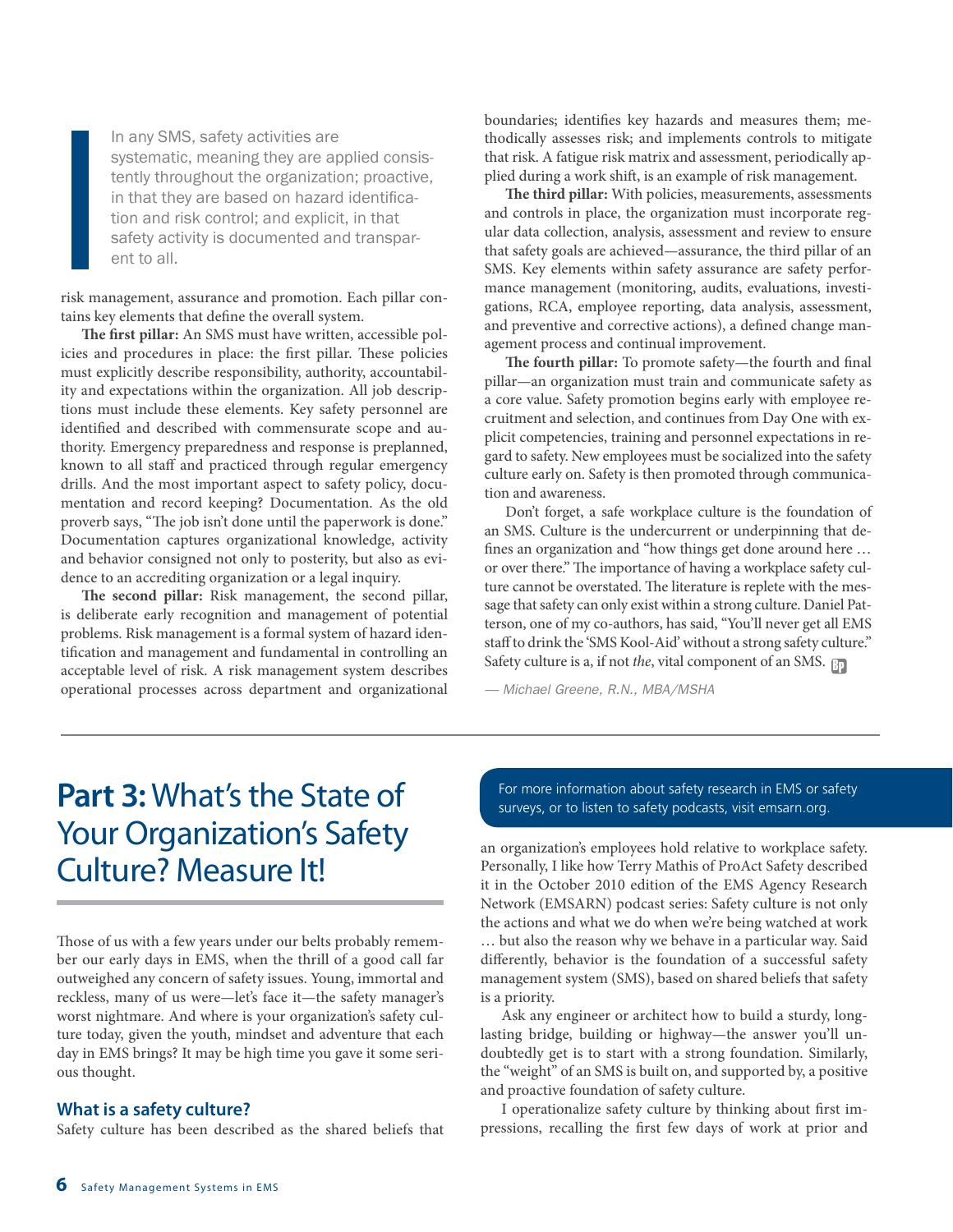current places of employment. I think about the way the workplace appeared on the outside. Was it run-down or well-kept? Was the inside neat or messy? I think about how I was greeted by employees: Were they nice? Did they smile, and were they generally in good spirits? Did the representatives of the organization look me in the eye or avoid such contact?

We all do it: We have gut reactions in which we establish long-lasting opinions of new acquaintances or new places based solely on first impressions. They stick with us. They shape our thinking, perceptions and, yes, our behavior.

For instance, I believe that if an organization is lax in its appearance, it may lead to a culture of low expectations and thus lower employees' defenses against error, adverse events and accidents. In contrast, an organization that values adherence to protocols and communication with patients, partners and leadership—one that values a kept and tidy station and ambulance—I believe those standards impact employees' behavior and beliefs to be positive, thwarting the threats to poor safety outcomes.

#### **Safety culture vs. safety climate**

While the terms "safety culture" and "safety climate" are used interchangeably, their meanings differ slightly. Safety culture references deep-seated patterns, core beliefs and behaviors, while safety climate refers to the current perceptions (status) of safety in the workplace.

Surveys are the most common way to measure safety culture and safety climate. Their utility is analogous to the oilstick in our car's engine: Periodically we need to check the oil in our car. Low levels indicate a potential problem; oil levels at or slightly above the full line indicate that the engine is most likely working properly. Safety culture surveys serve as an "oilstick" check of the overall workplace engine.

As an investigator, I am not too concerned with how different people define or describe safety culture or if they prefer to use the term safety climate. What worries me is measurement—the oil stick. To gain reassurance that our workplace is working properly, we need reliable and valid measurement. To compare and contrast our measurements over time or to other organizations, we need reliable and valid measurement.

Does the proposed tool for measurement actually measure what it is intended to measure? If not, the tool is not valid and of no use to anyone! Can the survey tool be used over and over again in different settings and produce a set of measurements as intended? If yes, then the tool is reliable.

In 2007 we set out to develop the EMS Safety Attitudes Questionnaire (EMS-SAQ) to measure safety culture in the EMS setting. First, we evaluated the multitude of published safety culture survey tools. Surveys were developed for the hospital, long-term care, ambulatory care and other settings. We focused our attention on the ICU version of the questionnaire, as it had been widely used and had positive indicators of reliability and validity, and data for benchmarking EMS against other settings was readily available.

Next, our team developed and tested a pilot version of the EMS-SAQ in three EMS agencies. This first study was designed to test acceptance of the survey among EMS personnel, answer questions about feasibility in administering, and test the psychometric properties of reliability and validity. The results: The tool is easy to administer, EMS personnel interpreted the survey items with no trouble, and psychometric analyses determined the tool is reliable and valid in the EMS population.

We conducted additional psychometric tests in a second study that was primarily focused on establishing benchmarking data for EMS agencies. That study was recently published in the Prehospital Emergency Care Journal and identified wide variations in safety culture scores.

While prescriptive safety culture interventions can be employed following the survey, there are no known evaluations of interventions based on EMS-SAQ scores. Ideally, safety interventions should tie back to the elements of your SMS. Several hospital-based safety programs have been researched, implemented and validated. If you are interested in these, head to the Internet and use the key words "comprehensive unit-based safety program," or CUSP, to find more information.

Regardless of the specific interventions, the first step toward a culture of safety is strong leadership.

#### **A few take-away points**

- 1. Start with a strong foundation for your SMS: Find out what your safety culture looks like.
- 2. A positive safety culture requires strong leadership.
- 3. Don't worry about how you define or describe safety culture. There are many useful descriptions and definitions.
- 4. Surveys are the most commonly used tools for measuring safety culture in any organization.
- 5. Be wary of tools untested in the EMS setting. The ambulatory care setting is different from the ICU, which is different from the long-term care environment. Questions developed for these settings are specific to the workers, actions and behaviors in those environments.
- 6. We have tested the EMS-SAQ in more than 80 different EMS organizations. Test after test reveal positive psychometric properties of reliability and validity.
- 7. An EMS-specific CUSP has not been developed or published. Be the first!

dence in reliable and valid measurement. <mark>B</mark>p Finally, remember that the safety culture of a workplace is the foundation for good or bad behaviors among workers and contributes to safe or poor outcomes for patients and providers. One cornerstone of any safety program should be confi-

—Daniel Patterson, Ph.D., MPH, EMT-B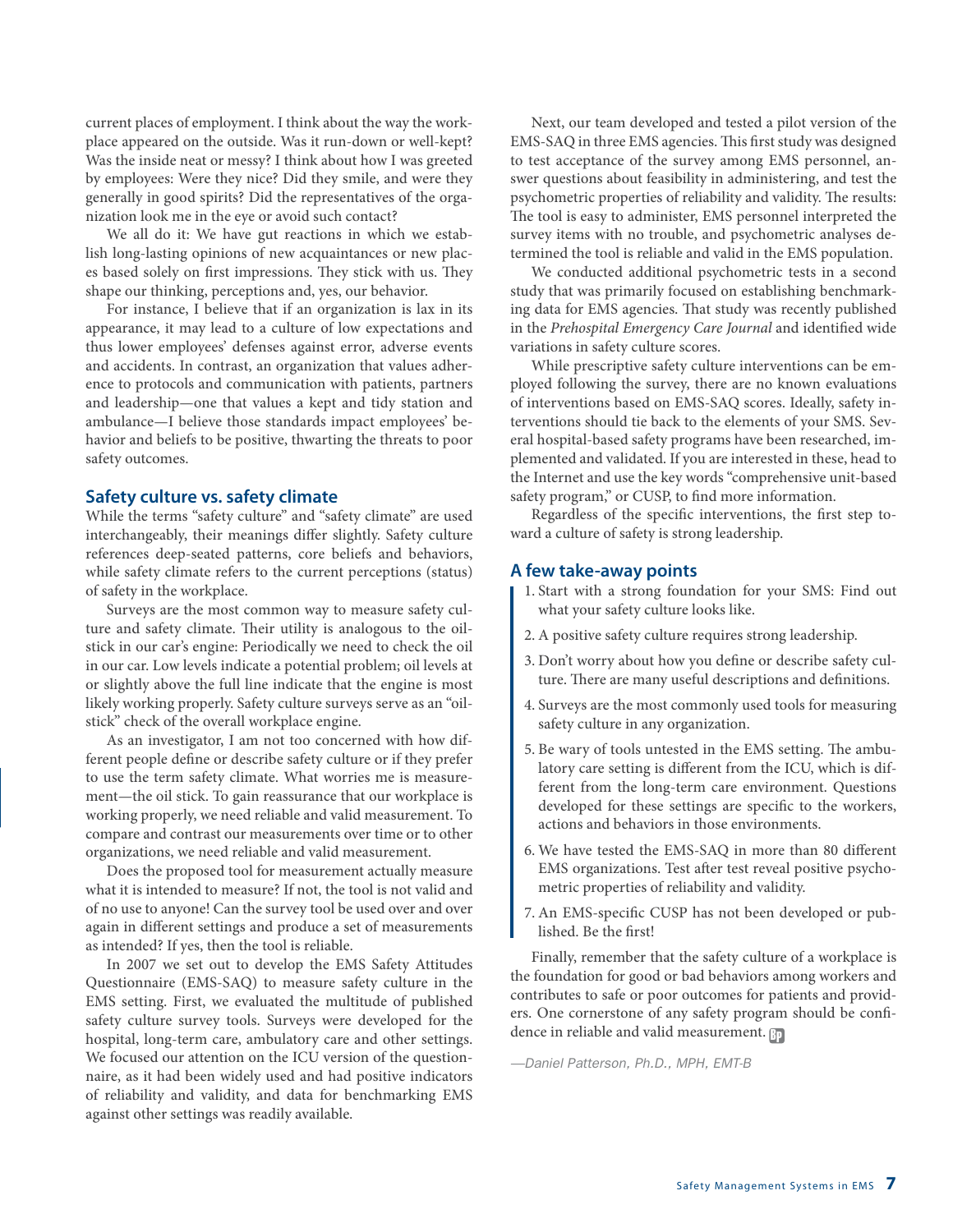### **Part 4**: Policy: The First Pillar of a Safety Management System

(Or … No Policy Pain, No SMS Gain)

What a pain. It's just paper-pushing, pencil-whipping BS! Have you ever uttered these words when writing a new policy or documenting an organizational practice? Chances are you have—maybe even something a bit more colorful.

As a safety advocate and consultant, I often see organizations operate by "common practice." The premise goes something like this: We don't have a policy or procedure for that; it's a common practice.

More often than not, common practice is the tacit (implied but not expressed) guideline for organizational activity, as opposed to explicit written documentation of corporate philosophy that leads to policies and procedures and drives organizational behavior. Often the common-practice argument becomes a convenient reason not to capture institutional knowledge and experience on paper. (I can just hear a collective sigh as you read these words.) In regard to patient care documentation it's been said, "If it isn't written down, it wasn't done." The same rule applies with a safety management system (SMS): It needs to be written down.

Why is it necessary to have so much documentation? The answer is fairly straightforward: An SMS must include policies and procedures that explicitly describe responsibility, authority, accountability and expectations. Documentation should answer simple questions like: "Who is responsible for [insert duty here]?" and "What do we do if …?"

Before we explore specific elements of policy-making, I'd like to introduce the simple idea of "P to the fifth power," or P5 . A model developed by Fitch & Associates, P<sup>5</sup> is a template for organizational processes.

- **t Philosophy** P5 begins with philosophy. For example, an organization's safety philosophy may be safety first; zero errors of consequence; accidents and injuries are preventable; or the classic first do no harm.
- **Policies and procedures** Philosophy is translated into actionable policies and procedures (e.g., risk assessment, fatigue management, stop-work authority). These documents, paper or electronic, define and guide expectations for behavior in the organization.
- **t Practice** The preceding P's (philosophy, policies and procedures) are demonstrated within the organization by the observable practice of the employees. Safety audits, random spot checks or "leadership by walking around" are good tools for observing what people in the organization actually do.
- **t Paperwork** As always, the job isn't done until the paperwork is complete. In other words, documentation must be completed of the actual practice or behavior in following the policies and procedures that codify the safety philosophy.

#### P to the Fifth Power

As shown above,  $P^5$  is a circular or closed-loop approach to all organizational activities, a process many accrediting bodies use to evaluate the extent to which a standard or standards are achieved. I'd hypothesize that  $P<sup>5</sup>$  is the organizational equivalent of the Krebs cycle: It's how an organization lives, breathes and acts.



#### **Necessary elements of a safety policy**

**1. Keep it simple** One might argue that having to write policies and procedures is the major cause of lactic acidosis in safety leaders. But it doesn't have to be painful—in fact, the simpler, the better. The best safety manual isn't one that creates muscle strain when you lift it to the top shelf, where it will sit and gather dust; it's the type that staff members can (and do) quote in a few simple words, like "Our policy is to make a full stop at intersections."

The U.S. Forest Service (USFS), a visibly large and bureaucratic organization, documents its "Safety Management System Guide and Aviation Safety Plan" in a scant 73 pages! And it's quotable: "Our number one job is to protect our most valuable resource—our employees." The principles outlined by the USFS codify the safety philosophy across hundreds of employees, over thousands of square miles, as evidenced by a December 2010 SAFECOM Survey Report that found 82 percent of federal, state and vendor respondents agreed with the statement, "Safety is a core value in the Federal land management aviation program."

**2. Identify and recognize key safety leaders and managers** The sentinel 2000 Institute of Medicine report, "To Err is Human," stated, "Safety should be an explicit organizational goal that is demonstrated by strong leadership on the part of clinicians, executives, and governing bodies." Yet five years later, safety researcher Donald Berwick, now administrator of the U.S. Centers for Medicare and Medicaid Services, implied that few health care leaders have made safety a priority or committed resources toward safety improvement.

What commitments to safety leadership and improvement have you and your organization made? Formal or informal, you need to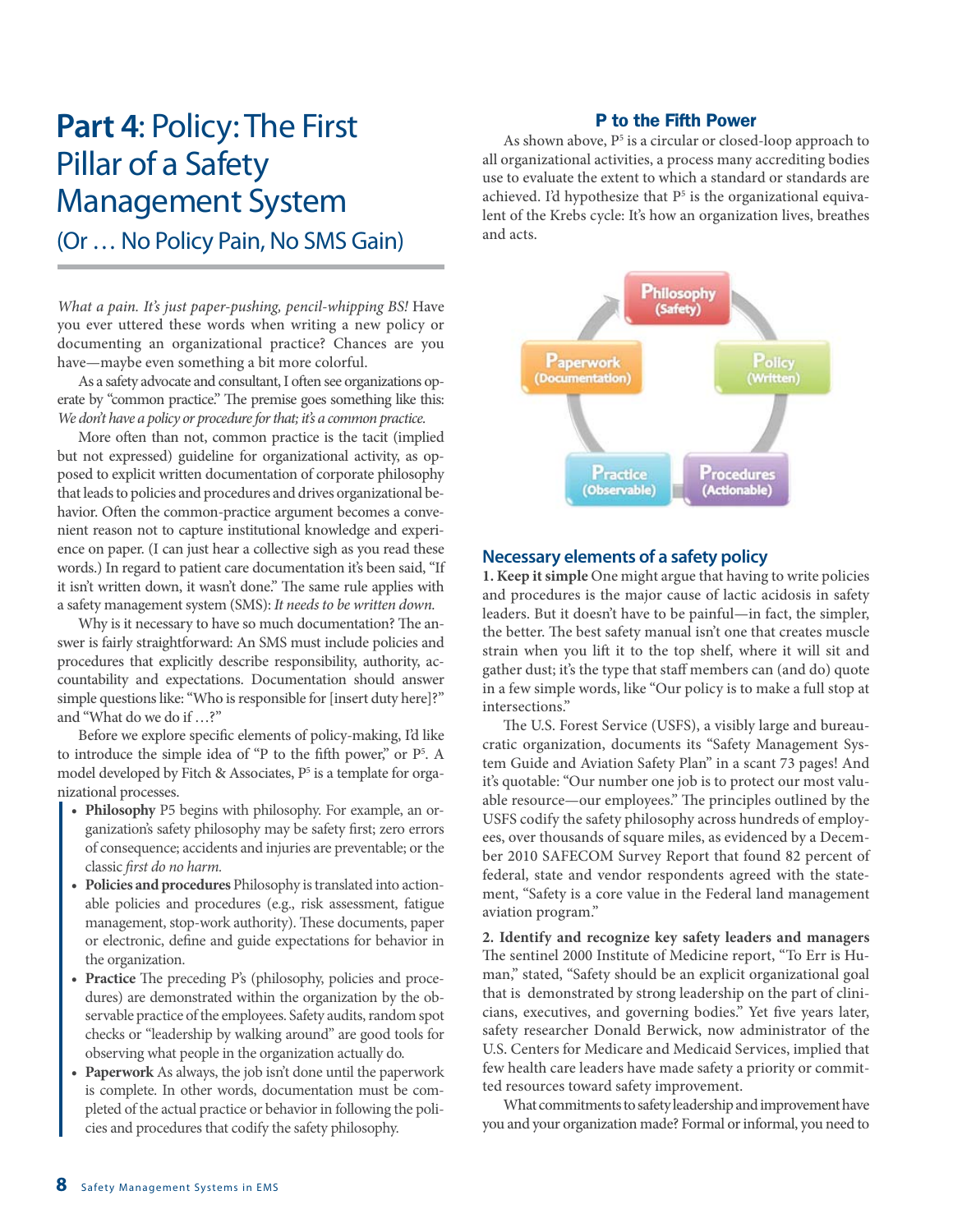have safety leaders in your organization. The take-home message, if you want to value your SMS, is to empower your staff and managers by calling them out, formally and informally, with responsibilities, rewards and credit where due for supporting safety.

**3. Make documentation and record-keeping a priority** Argumentum ad nondocumentus, the argument that policies, behaviors or practices don't need to be written down because "it's always been done that way," is most organizations' Achilles heel. I don't mean to rant here, but I do intend to repeat this message: Documentation is the greatest area for improvement in virtually any organization. Furthermore, it's absolutely essential, for without it the organizational Krebs cycle fails.

I can almost guarantee that without comprehensive organizational documentation you'll feel the pain at some point, be it through a governing body, an accrediting organization or legal action. With today's technology and information systems, comprehensive documentation should be an Argumentum ad nonignorantiam (a no-brainer).

**4. Include a specific emergency response plan** Winston Churchill was quoted during World War II as saying, "He who fails to plan is planning to fail." In the crusade for safety, a specific emergency response plan (ERP) provides an organization with a plan that addresses what to do in an emergency, and who is responsible for each action. Stated differently, an ERP is bringing the future into the present so you can do something about it now. An ERP isn't just about accidents or incidents; it should address utility failures, natural disasters, influenza outbreaks, bomb threats, workplace violence—in other words, it should be a "what do we do if" guide.

A high-reliability organization operates on a continuum from day-to-day routine, to once-in-a-year or once-in-a-lifetime events. This element of your SMS goes beyond what you engage in daily regarding safety management; it's an insurance policy, a "Plan B" when extraordinary events exceed the organization's capacity.

#### **Don't believe it works? Consider this**

It may be difficult to believe that this first pillar of an SMS can lead to a system that will improve safety, but I am mindful of a World Health Organization-sponsored study on morbidity and mortality following the introduction of a simple checklist. The Safe Surgery Saves Lives Study Group hypothesized that a surgical checklist would reduce complications and deaths associated with surgery. The results: "The rate of death was 1.5% before the checklist was introduced and declined to 0.8% afterward (P=0.003). Inpatient complications occurred in 11.0% of patients at baseline and in 7.0% after introduction of the checklist (P<0.001)." The conclusion: "Implementation of the checklist was associated with concomitant reductions in the rates of death and complications…" This example illustrates safety management in action and the power of P<sup>5</sup>!

So far, my colleagues and I have shown you the blueprint of an SMS and laid the foundation for a strong SMS through safety culture assessment and development. This month, we've helped you understand the elements of the first pillar of an EMS: policy. Now the heavy lifting—and leading—is up to you.<sub>[1]</sub>

— Michael Greene, R.N., MBA, MSHA

### **Part 5:** Risk Management: The Second Pillar of a Safety Management System

(Or … how to develop a healthy obsession with risk management)

Dave Richter is obsessed with checklists. One could say he's a control freak, and obsessive-compulsive about safety.

Common in the English lexicon, the phrase obsessive-compulsive is defined as "often used in an informal or caricatured manner to describe someone who is meticulous, perfectionistic, absorbed in a cause, or otherwise fixated on something or someone." Yes, that's Dave. After 20-plus years of working and flying with him on air medical missions, I'm OK with his obsessive-compulsive disorder (OCD).

Dave knows his pre-flight checklist is the outcome of decades of risk management in aviation. And I knew that because it was on his checklist, my helicopter wasn't lifting off until I gave Dave an affirmative response that the cabin, seat belts and doors were secure. I trusted Dave with my life because I saw this OCD behavior during preflight walk-around, safety checks, maintenance run-ups, all phases of flight—heck, even in his written documentation. So in honor of Dave, I'd like to weave some of his character traits into the definition of risk management.

Risk management, from an OCD perspective, is the deliberate and meticulous early recognition and management of potential problems. Risk management is a formal system of hazard identification and management, fundamental in controlling an acceptable level of risk. Fixated on safety, a risk management system describes operational processes across departmental and organizational boundaries; identifies key hazards and measures them; methodically assesses risk; and implements controls to mitigate those risks. More than a system, risk management is a cause to be pursued and perfected.

While EMS is not free of risk, the risk that does exist can be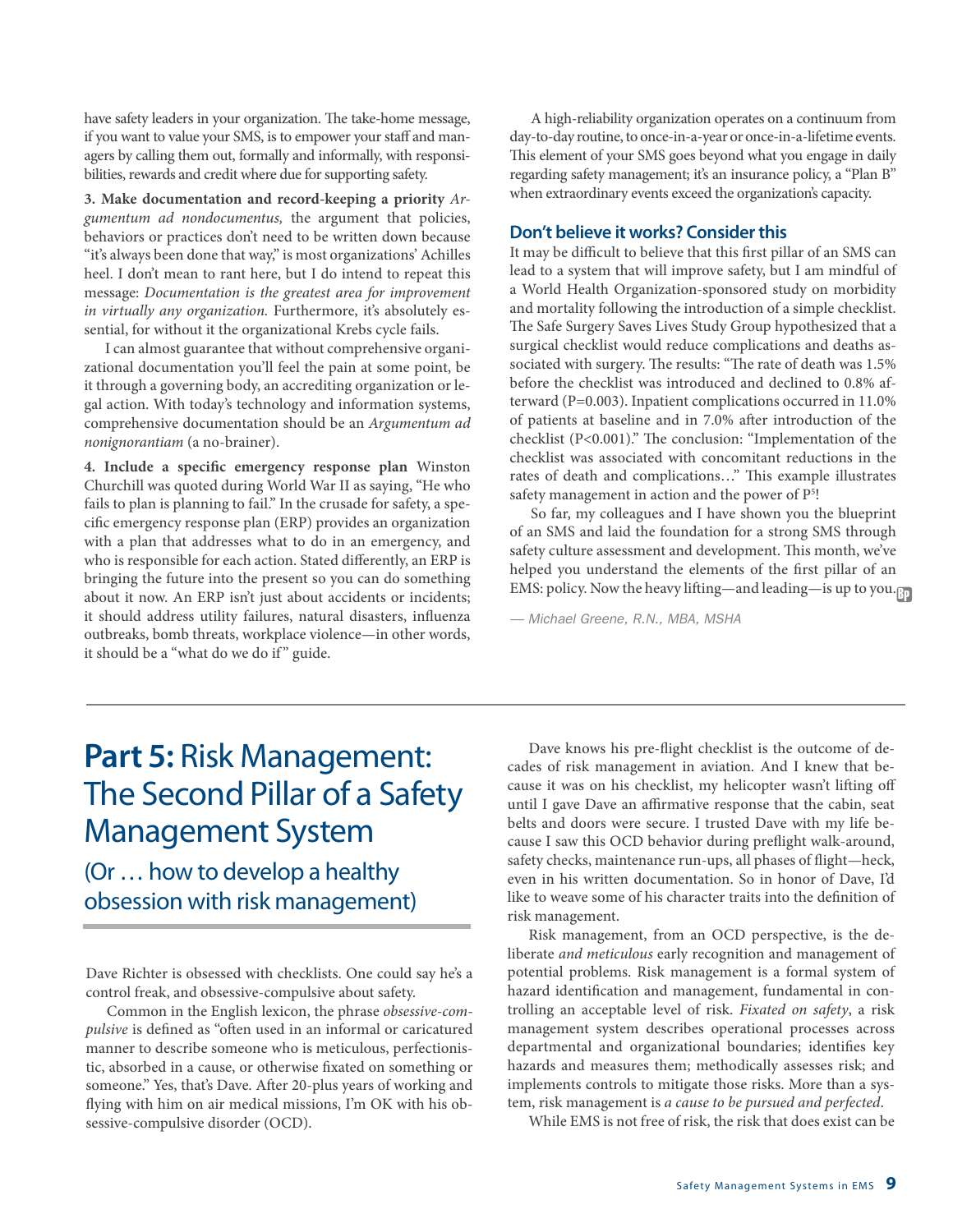mitigated, managed, lessened and in some cases avoided altogether. In this pillar of a safety management system, we will explore strategies, steps and tools for your safety toolbox.



#### **A look at risk management strategies**

At a 50,000-foot view, there are three basic risk management strategies: reactive, proactive and predictive (see illustration above). The reactive strategy—responding to events that have already occurred—is probably the most common approach to safety issues. Reacting to a safety issue is a necessary response, but not one that prevented the incident in the first place.

Being proactive is, by definition, actively identifying hazards, yet how much of a leader's time—your time—is spent looking around your organization? Management by walking around (MBWA) definitely has its benefits in your safety program. Popularized by business guru Tom Peters, MBWA is an essential element of risk management, as it allows you to see, hear and feel the safety issues facing the organization. MBWA gives you a view of the 96 percent of the iceberg below the surface.

Predictive risk management takes the proactive approach a step further by analyzing processes and the environment and forecasting future risks. Let me use change as an example of predictive risk management. Have you ever gotten a great deal on a disposable supply for your organization, say IV catheters, which was just too good to pass up? As a leader I might say, "This is just a small change. IV caths can't be that much different, and it saves big bucks." But as a frontline caregiver, I may see the newest and greatest—albeit cheapest—brand of IV cath as a challenge because of the idiosyncrasies of that device when time, efficiency, effort—and, yes, lives—mattered. (Is this reminding you of the change over to needle safety devices?) A predictive risk management approach would employ management of change principles—identification, request, need, education and implementation—through which the change is fully processed.

#### **The steps and tools of risk management**

The International Organization for Standardization has developed standards (ISO 3000) to provide principles and generic guidelines on risk management. Visit iso.org for more information.

At the ground level, risk management involves the following steps and tools:

Step 1: Identify the hazards A hazard is anything that can cause harm, such as sharp objects, chemicals and uncontrolled accident scenes. OSHA categorizes workplace hazards into five types: materials, equipment, environment, people and system (MEEPS). The first three categories contribute to only 3 percent of all workplace accidents, according to a major workers' compensation insurer, leaving 97 percent attributable to people (employee behaviors) and systems. The take-home message, when assessing hazards in your workplace: Look at system weaknesses and human factors for the biggest return on a safer workplace.

Step 2: Evaluate the risks Risk is the chance, high or low, that someone could be harmed by a hazard, including an indication of the degree of seriousness of harm. The best way to describe and assess risk is through the use of a risk matrix (see table below). In utilizing the risk matrix, probability is your estimation of the likelihood of an event; severity is your approximation of the result. The tool gives the organization an opportunity to qualify risks as extreme, high, moderate or low.

Step 3: Decide on precautions or controls The goal of a precaution or control is to reduce the probability or severity of the risk. The best example of a precaution in EMS is the use of personal protective equipment and universal precautions during patient care. Others include needleless systems, driver alert systems or break-away shore power lines. Checklists are also excellent process controls. In fact, the World Health Organization's surgical checklist has been credited with a reduction in patient morbidity and mortality on a global scale!



Step 4: Implement controls and document your findings Implementation of controls can be one of the most challenging steps because it affects the workforce, who may be resistant.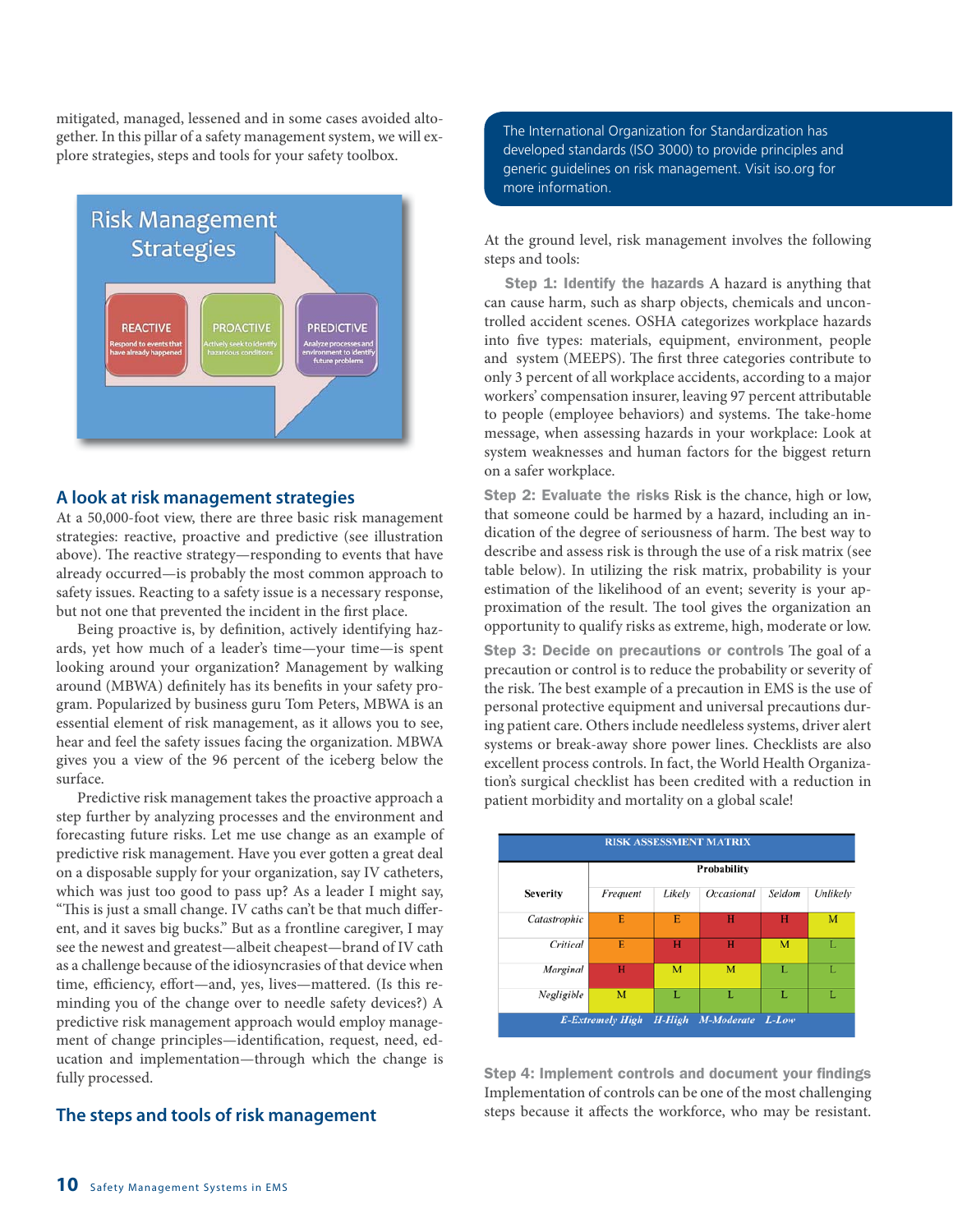Implementation of precautions and controls goes to the heart of good change management, especially education on the previous three steps. Don't neglect documentation, either, to demonstrate if controls and precautions are being successful and cost beneficial, and ultimately making the workplace safer.

Step 5: Supervise, review and update if necessary Few organizations stay the same. EMS is no exception—new procedures, new equipment and new staff all call for supervision, review and updates to risk assessment and management.

find the hazards, assess the risk and control it. <mark>Bp</mark> As I finish this column, a final thought occurs to me: Dave Richter doesn't manage risk from his desk in the hangar. He is in the trenches, using his senses, knowledge and risk management toolbox to minimize risk in a high-risk prehospital environment. So get out, walk about, obsessively and compulsively

— Michael Greene, R.N., MBA, MSHA

### **Part 6:** Safety Assurance: The Third Pillar of a Safety Management System

Have you given blood recently? You should, if just to visit a blood bank as part of your safety management system (SMS) program development. There you'll find a shining example of processes that demonstrate all the elements of the third pillar of an SMS, assurance.

Blood banks practice meticulous and comprehensive data collection, analysis, assessment and review to ensure bloodproduct safety goals are achieved. And if you've gotten blood recently, you can be assured that the blood you received is safe. Just like in EMS, lives are at stake, and an error can have disastrous—if not fatal—consequences, so blood banks take assurance seriously.

To build the third pillar of your SMS, safety assurance, the organization must incorporate regular data collection, analysis, assessment and management review to ensure that safety goals are achieved. This pillar comprises three elements:

- Safety performance management
- Change management
- Continual improvement

The time-tested management adage, you can't manage what you don't measure, applies to the base of the pillar. Under the second pillar, hazards are identified using the MEEPS acronym (materials, equipment, environment, people, systems), then precautions and controls are implemented. In this phase of an SMS, those hazard and control measures are going to be quantified and gauged to provide assurance that safety is being achieved.

Safety performance management consists of monitoring, audits, investigations, root cause analysis, employee reporting, data analysis, and preventive and corrective actions. While each of these elements could consume an entire issue of Best Practices, two deserve special emphasis here: monitoring and employee reporting.

#### **Monitoring and employee reporting**

Monitoring of your SMS requires a commitment on the part of leadership and staff that safety is first and foremost. It implies metrics; documentation; analysis; and regular, timely reporting. Monitoring requires transparency and constant communication on who, why, how, when, where and what is being monitored; a closed-loop process; and "top-of-mind awareness." This level of monitoring, feedback and communication provides an answer to the question, How do you know you are safe? and the metrics to support the statement.

Employee reporting is absolutely critical to the success of an SMS. Remember the "Iceberg of Ignorance," in which 100 percent of problems are known to the rank and file, yet only 4 percent to top management? Leadership must create a process for event or near-miss reporting to capture the 96 percent of the iceberg under the water.

I learned a painful yet profound lesson about employee reporting in the days and months that followed the tragedy that I opened this series with—a fatal helicopter crash at my service. Staff on the front line had experienced and talked among themselves about the tendency of the pilot to operate the aircraft differently than his peers. Behind the scene, leadership had been working on the aviator's performance through feedback, training and regular auditing. Yet while leadership had a limited set of eyes on the performance, the staff continued to experience and discuss the behavior that may have contributed to this accident.

Leadership failed to "connect the dots" because we had not created a safe, timely and dynamic process or culture for employee reporting. Mind you, we had paper incident reporting and safety reviews, but the system was perceived as a "tattletale" practice with potentially punitive outcomes. This example takes us back to the point that an SMS must be built on a strong foundation of a safe and just culture. I encourage both an internal, non-punitive reporting system, as well as participation in state or national event reporting.

#### **Internal and national event reporting**

An internal reporting system serves multiple functions. It allows errors to become the design for system protections, it may provide an early warning of potential issues, and it gives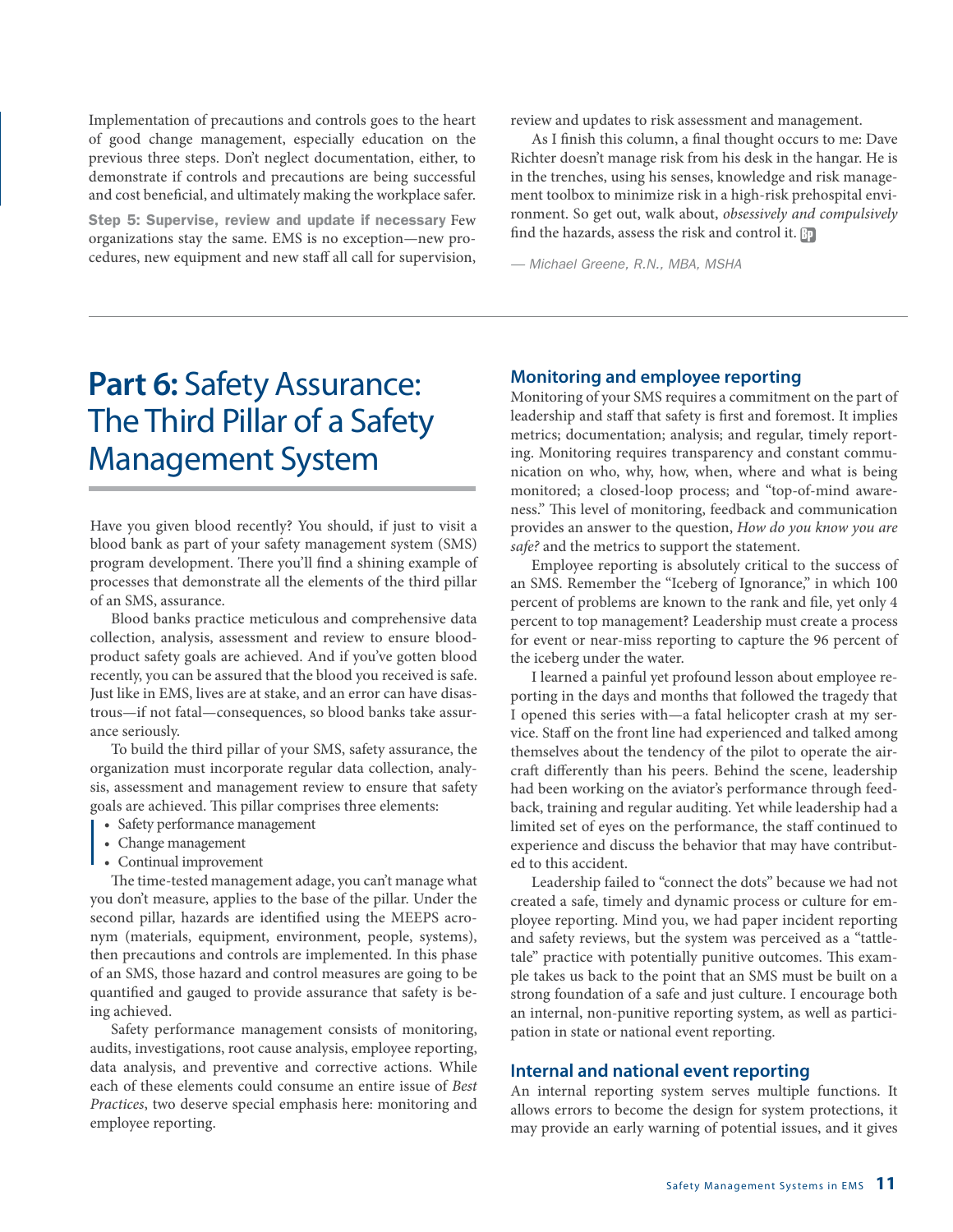leadership and safety managers the opportunity to connect the dots. It's important to encourage and capture positive events as well, because you may discover a best practice applicable to the entire organization. For example, not so long ago, one staff member reported "the fastest turnaround time ever during a transfer!" because the communications specialist had requested a fax cover sheet and medical record when the call was requested. Safety issue, no—best practice, you bet! We captured and spread this best practice throughout the organization because we encouraged event reporting of the good, along with the bad and ugly.

State and national EMS event reporting systems have been designed around the process, and success, of NASA's Aviation Safety Reporting System (ASRS). Founded in 1976, the ASRS was designed primarily to support the Federal Aviation Administration in its mission to eliminate unsafe conditions and prevent avoidable accidents in the national aviation system. The ASRS model has been emulated worldwide inside and outside aviation. In maritime, rail and highway transportation industries, as well as the Veterans Health Administration, safety reporting systems have been developed and implemented.

The EMS Voluntary Event Notification Tool (EVENT) is an anonymous, non-punitive and confidential system that has been developed to help improve the quality and reliability of care provided to patients by EMS personnel. Like ASRS in the aviation industry, the goal of EVENT is to improve the systems and processes of emergency medical care by identifying situations where a patient was potentially harmed, could possibly be harmed or when a close call occurred. Primarily designed to improve patient safety, the model allows the EMS industry to learn from our collective mistakes, errors and near misses.

#### **Management of change**

Solid change management processes ensure the system adapts to change while ensuring that the safety, health and environmental risks are controlled. Management of change is a structured approach to transitioning individuals, teams and organizations from a current state to a desired future state. It is an organizational process aimed at empowering employees to accept and embrace changes in their current business environment. A simplified model for change management is illustrated at right.

Without sounding cliché, change happens, and often, so it is imperative that as leaders we manage and welcome it. I can

Remember the "Iceberg of Ignorance," in which 100 percent of problems are known to the rank and file, yet only 4 percent to top management? Leadership must create a process for event or near-miss reporting to capture the 96 percent of the iceberg under the water.

**Phases of a Change Management Cycle**



think of no better statement on change than said by the character Haw in Spencer Johnson's fabulous book, Who Moved My Cheese? Haw's "handwriting on the wall" said, "Be ready to change quickly and enjoy it again and again-they keep moving the cheese."

#### **Continuous improvement**

The final element under the third pillar of SMS is continuous improvement (CI). CI is an ongoing effort to improve products, services or processes. Among the most widely used tools for CI is a four-step quality model—the plan-do-check-act cycle, also known as the Deming Cycle or Shewhart Cycle. Other widely used methods of continuous improvement are Six Sigma, Lean and Total Quality Management.

CI also goes by the name Kaizen. This method became famous in the book Kaizen: The Key to Japan's Competitive Success by Masaaki Imai. Key features of Kaizen that I find advantageous in an SMS are:

- Improvements are based on small, rather than radical, changes.
- The ideas come from the talents of the existing front-line workforce.
- Small improvements are less likely to require a major capital investment.
- Employees are continually seeking ways to improve performance.

This method also encourages staff to take ownership and can help reinforce teamwork, thereby improving employee motivation.

All said, it doesn't matter which method of CI you prefer, only that your SMS is continually improved!

Yes, you'll find all this at your local blood bank; in fact, you'll find a great treasure trove of resources on safety assurance from clinical lab associations and accrediting bodies.

#### With gratitude to St. Mary's Hospital & Regional Medical Center's Blood Donor Center in Grand Junction, Colo.

— Michael Greene, R.N., MBA, MSHA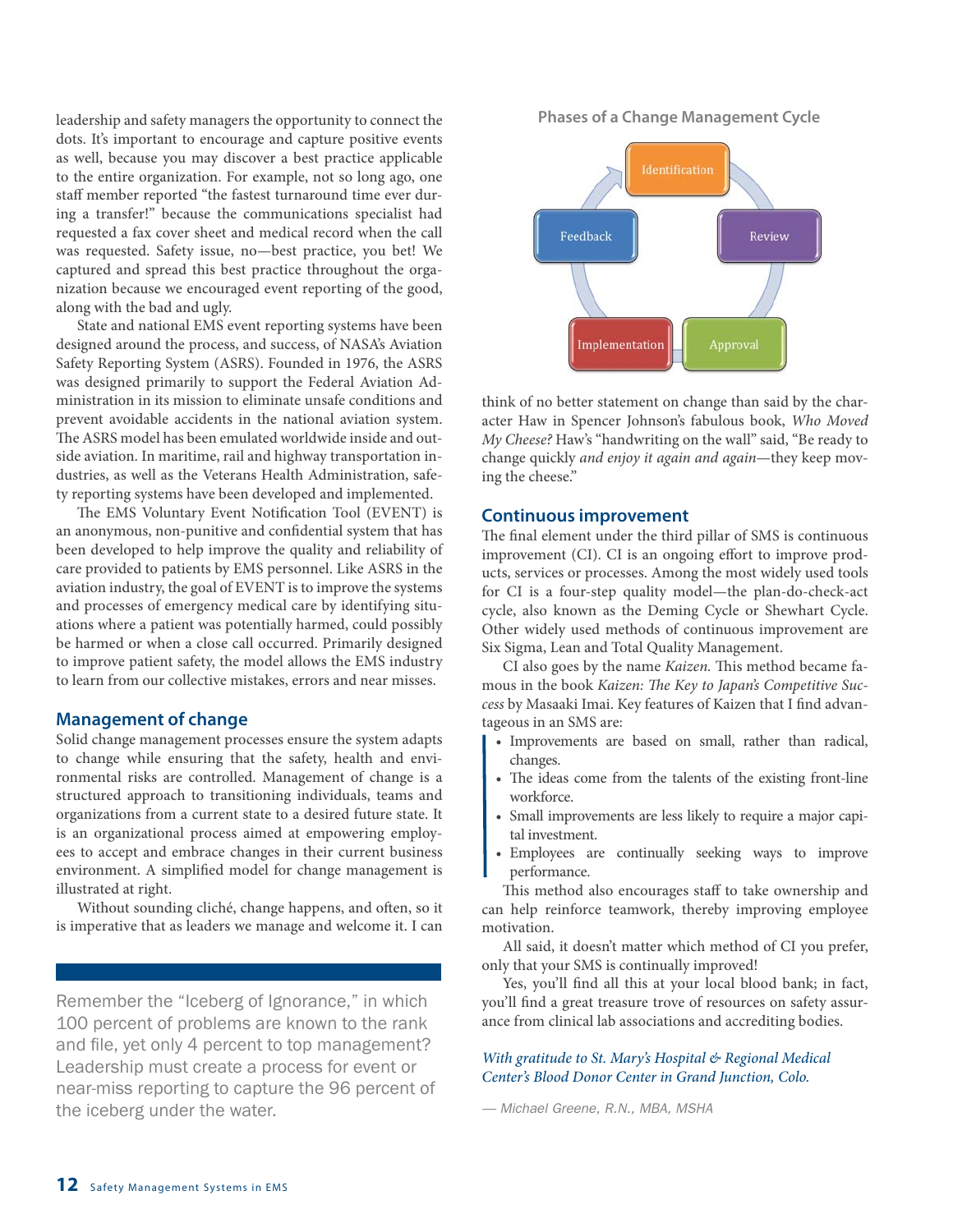### **Part 7:** Safety Promotion (and, yes, storytelling)

### The fourth pillar of a safety management system

The author Barry Lopez said, "The storyteller is the person who creates the atmosphere in which wisdom reveals itself." I couldn't agree more, and when working at a helicopter EMS service, I would tell a story—several stories, in fact—at every new employee orientation. During the first hour, the first day of every staff member's employment, I promoted safety and set the tone for the organization's culture. I told stories of the successes, challenges and mistakes that team members made that I made—and how the organization learned from those mistakes. Here's one of the stories I liked to tell:

*Jules was a tenured member of the team who took a break from EMS to earn a master's degree and try a stint in leadership. She was a great student, leader and manager, but even the banker's hours, higher pay and 12-step program couldn't cure her EMS addiction.* 

*When she returned to EMS, she received an abbreviated*  orientation and field training because, as the field training officers explained, "She was our preceptor when we started *and she taught us. What can we teach her?!" Jules was re* spected as kind and compassionate and an extremely safe team *member.* 

*Fresh out of re-orientation, she ran a call on a motor ve hicle accident where she and her partner, "Iron Man," transported a critical trauma by air to the regional trauma center.*  While conducting a "hot" offload with the helicopter still run*ning, the locking mechanism on the stretcher jammed, resisting the combined efforts of Jules, Iron Man and the pilot to get the* patient out of the helicopter. In an effort to release the stretch*er, Jules climbed into the cockpit of the idling aircraft and in advertently rolled the throttle, causing a momentary "run up" of the engine. The pilot calmly reached across the patient and returned the throttle to idle while Jules, wide-eyed and red faced, exited the aircraft.* 

Within hours of this incident I heard stories of the aircraft leaping up into the air with Iron Man clinging to his life holding one skid, the pilot frozen in disbelief, as the helicopter spun overhead, out of control, the trauma surgeon armless and the aircraft crashing to the ground à la an episode of the TV show "ER."

I pause here in the story to ask, "What do you think happened with Jules after the incident was reported to leadership?" "Fired" is the most common answer I received, but that wasn't the outcome of this error, nor was it a case of "blame-shame-retrain."

I go on to ask, "Who reported this incident?" and then tell the orientees that Jules did, adding that I didn't have to fire her because she immediately offered her resignation—though (pausing for effect in my story) I refused to take it. Yes, I tell them, she did get the rest of the day off, and there was a comprehensive investigation with processes and procedures instituted to prevent future occurrences, but what she did, anyone else could have done. Terminating her would have done more damage to our carefully cultivated safety culture than the damage that occurred when the embellished stories of Jules "piloting" circulated among her peers.

#### **The basics of safety promotion**

The International Helicopter Safety Team's safety management system (SMS) toolkit lists the following methods of promoting safety:

- Publish a statement of management's commitment to the SMS.
- Management should demonstrate their commitment to SMS by example.
- Communicate the output of the SMS to all employees.
- Provide training for personnel commensurate with their level of responsibility.
- Define competency requirements for individuals in key positions.
- Document, review and update training requirements.
- Share "lessons learned" that promote improvement of the SMS. (This is where effective storytelling comes in.)
- Have a safety feedback system with appropriate levels of confidentiality that promotes participation by all personnel in the identification of hazards.
- Implement a "just culture" process, as first championed by David Marx, that ensures fairness and open reporting in dealing with human error.

The first and possibly most important step in promoting a safe culture is the establishment of justice. In other words, you want to establish a just culture that includes a system of shared accountability in which the organization is responsible for safe system and process design, and employees are responsible for safe choices and behaviors. This shifts an organization away from a "blame" culture. Why? Because to design safety, the organization needs feedback from users (employees). To give feedback, employees need trust. An organization can establish this trust through a consistent and fair approach to managing employee behaviors.

Let's admit it, we've all made mistakes in EMS: drug errors, failing to remove a shore power cord, mislabeling something simple human errors, even when trying to do our best. Not only do humans make mistakes, but we drift away from safe behaviors. I liken drift to practical joking (or worse, hazing) between individuals where as the jokes go on, perceptions of risk fade, each tries to "one-up" the other and then, as Mom said, someone gets hurt. A strong safety culture will anticipate and catch human error and drift, then design systems, processes and barriers to prevent them. Occasionally individuals place self-interest before others where they knowingly create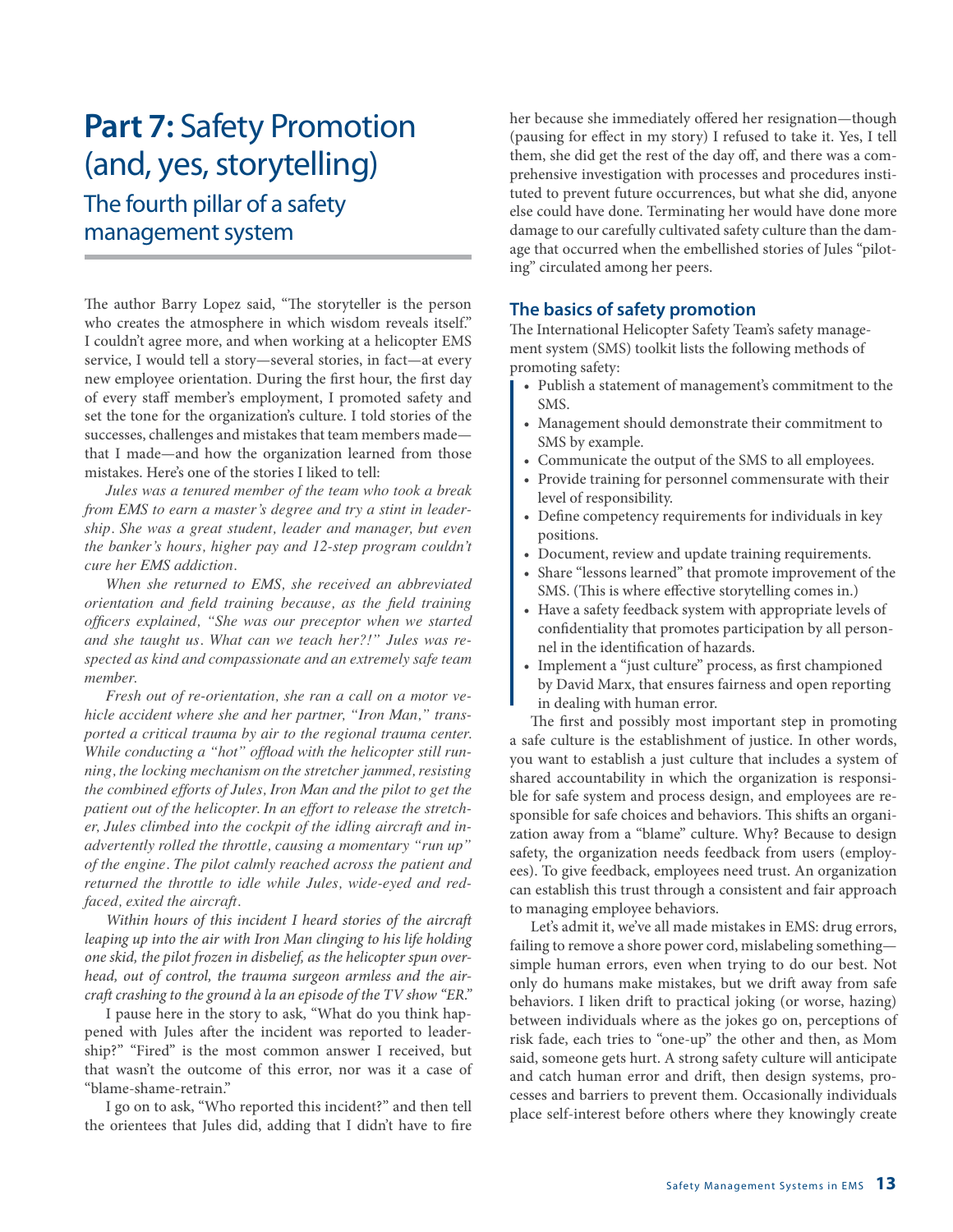an unsafe situation. Reckless behavior, unlike the first two, is addressed with a strong remedial or punitive response.

Assume, for the sake of argument, your organization has designed the perfect system and process for safety. Beyond safe choices, employees, staff, the "humans in the system can be expected to exhibit the three behaviors listed above; human error, at-risk (drift) or reckless behavior. Outcome Engineering of Plato, Texas defines these three behaviors as follows:

- Human Error: an inadvertent action; inadvertently doing other that what should have been done; slip, lapse, mistake. Product of current system design and behavioral choices
- At-Risk Behavior: a behavioral choice that increases risk where risk is not recognized, or is mistakenly believed to be justified. A choice, risk believed Insignificant or justified
- Reckless Behavior: a behavioral choice to consciously disregard a substantial and unjustifiable risk.

 Your response as the leader depends on your analysis of the behavior, and the "prescribed or suggested" just culture response. A simple design for "justice" is illustrated below.

**Establishment of a Just Culture**



The benefit of this approach to managing behavior is that the process is up-front and transparent to the staff, which helps to achieve trust. Risks become identified, reckless behavior isn't tolerated, and ultimately the organization is safer. The

### **Part 8:** Safety Management Systems: Leadership and Commitment Above All

An effective and successful safety management system (SMS)

To design safety, the organization needs feedback from users (employees). To give feedback, employees need trust.

implementation of a safe and just culture in aviation has been credited with a significant decline in aviation accidents, incidents and deaths over the past 30 years. In practical terms, today you are three times more likely to be involved in a motor vehicle crash, and 1,000 times more likely to be involved in a medical error, than in an aviation-related incident due in part to this cultural shift.

Another best practice in safety promotion is to involve employees' families and/or significant others in the safety program. Police, fire and EMS agencies have recognized the importance and upside to promoting safety through formal and informal demonstrations or presentations on the SMS.

I recently learned of a law enforcement agency that presented an eight-hour course on stress recognition and management to family members of new police recruits during the academy and field training period as part of its safety promotion plan. I've had family members attend emergency vehicle operations training alongside staff. There is a profound (albeit unquantifiable) effect on a staff member's driving after being strapped in the patient stretcher during a run around the obstacle course in an ambulance operated by one's spouse or teenaged driver!

So what happened to Jules? Well, Jules, Iron Man and the pilot took this incident with the seriousness and attention it deserved, standing in front of their peers to explain the incident and new safety measures, thus stifling conjecture or rumors. Jules suffered the kidding, ribbing and joking with grace while promoting safety with a vengeance. In the end she received greater respect for her humility, transparency and humor than she may have received under a less just and trusting approach. I still chuckle at the memory of the program's aviators having her stand up at a staff meeting to present her with a Photoshopped pilot's license with big red letters spelling "REVOKED."

So what are your stories? Use them to create the atmosphere and wisdom for safety promotion in your organization!  $\mathbb{F}_2$ 

— Michael Greene, R.N., MBA, MSHA

requires leadership, plain and simple. To quote the Institute for Healthcare Improvement's Guide to Patient Safety, "Leadership is the critical element in a successful patient safety program and is non-delegable."

As we've discussed, leadership is the roof in the organizational house of SMS, held up by the four pillars—policy, assurance, risk management and promotion—built on a strong foundation of safety culture. To continue the metaphor, the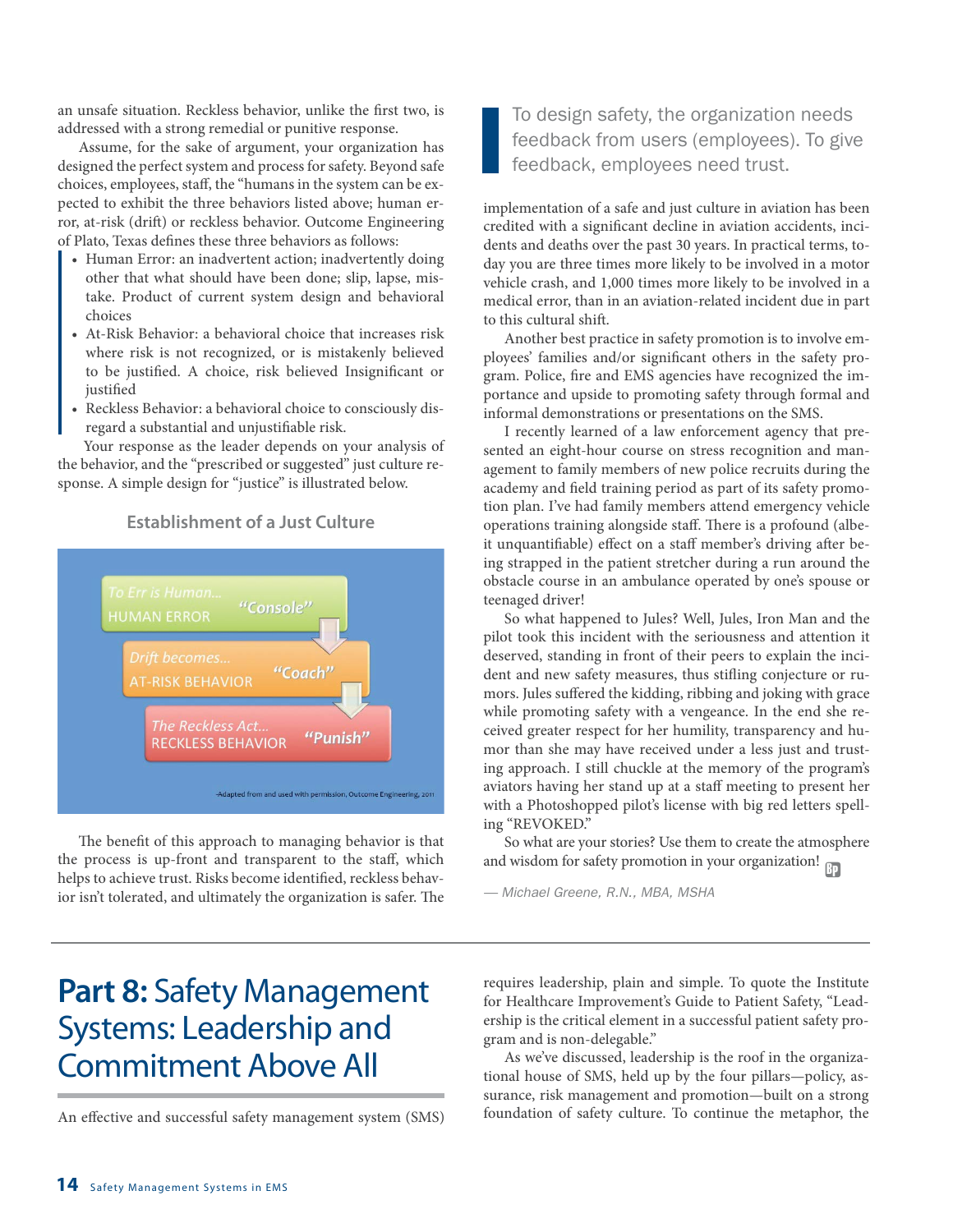roof—leadership—shields, protects and insulates all that lays inside. As part of this, the leadership has two primary roles: design safe systems and manage employee behaviors.

Drawing on a field study of eight hospitals, researchers at Stanford University and the University of Pennsylvania have found that strong safety leadership requires six actions:

- 1. Setting and communicating a clear, compelling safety vision
- 2. Valuing and empowering personnel
- 3. Engaging actively in the effort to improve patient safety
- 4. Leading by example
- 5. Focusing on system issues
- 6. Continually searching for improvement opportunities

Data from this same study suggest that substantial variation in these key safety behaviors exists among senior hospital leaders. Let us—you—in EMS leadership change that! But how?

#### **Developing a vision of the future**

A leader must develop a vision of the future to serve as the guide for current activity, as well as a strategy to achieve that vision. The vision should not be a solitary or individual perspective, but a broad organizational visualization conceived by many. (The greater the participation, the broader the buy-in.)

When developing this vision, keep in mind that successful visioning, alignment and commitment require good communication, facilitation and coalition building—and that inspiration, motivation and enthusiasm are key to successful implementation. In fact, according to a 2008 study, inspirational motivation by the health care leader is a primary predictor of job satisfaction, organizational commitment and workplace empowerment. Top-of-mind awareness can be achieved by daily safety topics, safety items leading meeting agendas and timely feedback on safety issues.

Leadership fosters and nurtures the growth and development of a safety culture. According to Kilmann, Sexton and Serpa, culture is the invisible force behind any organization, a social energy that moves people to act. Soon the culture is embedded within the organization and may be difficult to recognize, as it becomes deeply ingrained in everyday routines. As my co-author and noted safety expert Daniel Patterson and others have said, a strong safety culture is exemplified by what people do when no one is watching.

As has been widely reported, three leadership processes support the creation of a safety culture in a high reliability organization: migrated distributed decision making (MDDM), management by exception (MBE) or negotiation, and fostering a sense of the big picture. MDDM gives local control of decision-making, the point where the event is occurring. MBE allows for the quick identification of a problem—and solution—and an environment where senior leadership doesn't have to make all decisions while providing checks and balances. The big picture helps the staff make decisions in context of the whole organization, not just the individual department or

team.

Leadership and safety culture have additional benefits to the organization. The following characteristics have been identified in high reliability organizations:

- People are helpful to, and supportive of, one another.
- People trust one another.
- People have friendly, open relationships emphasizing credibility and attentiveness.
- The work environment is resilient and emphasizes creativity and goal achievement, providing strong feelings of credibility and personal trust.

Approximately 80 percent of medical errors are system-derived, so good people simply working harder will be insufficient to overcome the high complexity inherent in EMS. Errors will occur; the key is to design systems so that harm does not reach the patient. James Conway, former executive vice president and chief operating officer of the Dana-Farber Cancer Institute, has said, "Our systems are too complex to expect merely extraordinary people to perform perfectly 100 percent of the time. We as leaders have a responsibility to put in place systems to support safe practice." So add a healthy dose of system evaluation and design skills to your leadership toolbox.

I highly recommend the "double diamond" model developed at the Design Council as a simple, graphic way of describing a design process.



While not directly developed for safe system design, it offers a simple yet effective approach. Divided into four distinct phases—discover, define, develop and deliver—it maps the divergent and convergent stages of the design process, showing the different modes of thinking that designers use. Thinking as a system designer, use the following steps developed by the Design Council (adaptations for our market are in italics).

**Discover** The first quarter of the double diamond model marks the start of the project. This begins with an initial idea or inspiration, often sourced from a discovery phase in which user *(safety)* needs are identified. These include: market-user research (risk assessment), information management (documentation) and design research groups (empowered workforce).

**Define** The second quarter represents the definition stage,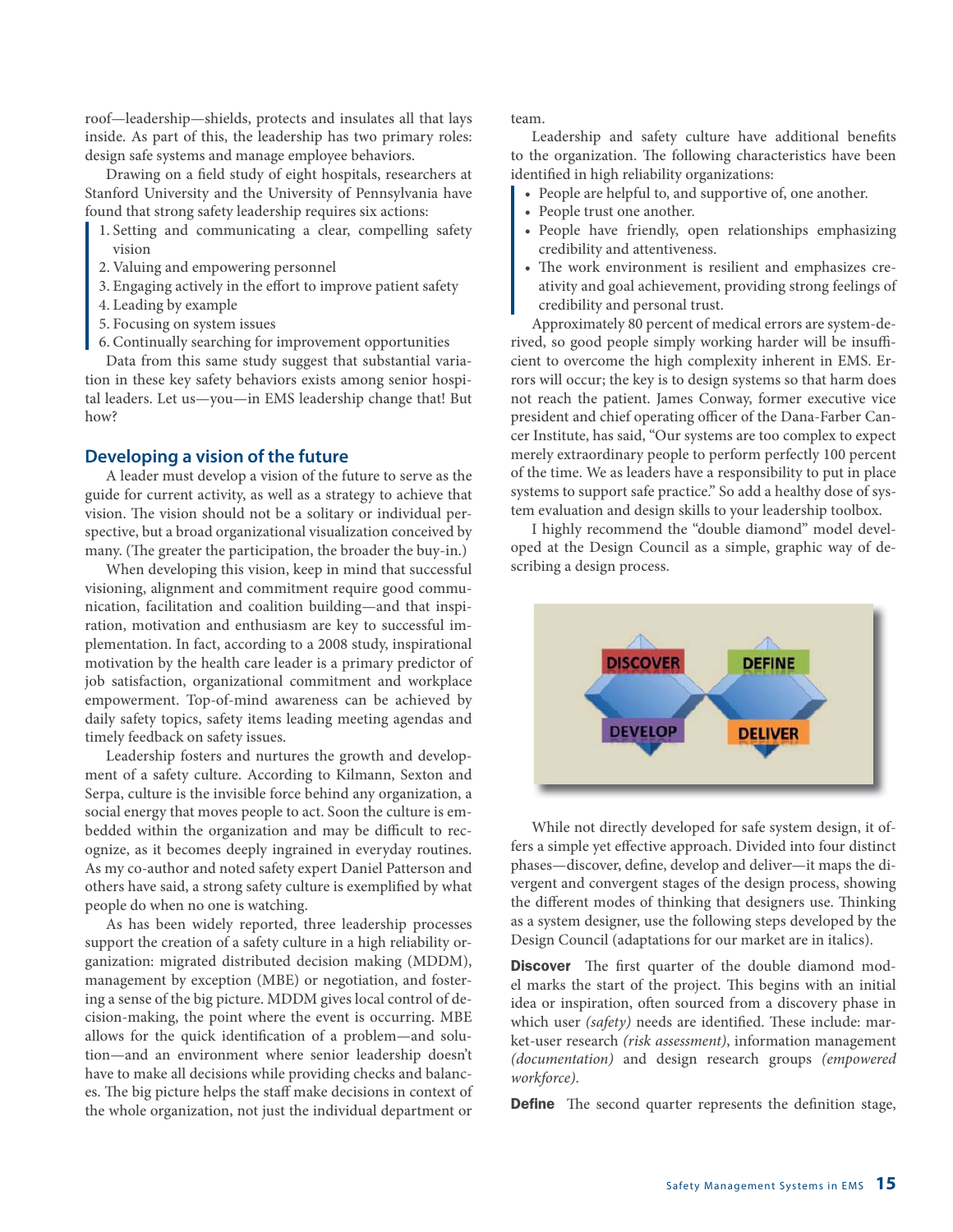in which interpretation and alignment of these needs to business objectives are achieved (risk analysis). Key activities during this stage are project development, project (risk) management and project sign-off.

**Develop** The third quarter marks a period of development in which design-led solutions are developed, iterated and tested within the company. Key activities and objectives during this stage are multi-disciplinary working groups, visual (Walk-Rounds) management, development methods and testing.

**Deliver** The final quarter represents the delivery stage, in which the resulting product or service is finalized and launched in the relevant market. The key activities and objectives during this stage are final testing, approval and launch, targets, evaluation and feedback loops (continually searching for improvement opportunities).

It all sounds like safety management leadership to me. So lead on!

— Michael Greene, R.N., MBA, MSHA

### **Part 9:** Striving for Excellence in Patient Safety

"If you want to achieve excellence, you can get there today. As of this second, quit doing less-than-excellent work."

I think the noted businessman Thomas J. Watson Sr. was dreaming when he made this proclamation, at least where health care workers are concerned. Alas, while a noble goal, it is easier said than done.

Over the past several months, my colleagues and I have been guiding you through the steps necessary to making your organization excellent. We've never suggested that you should have a perfect safety record, only that you strive for safety excellence. This is an important distinction, because perfection is not always a realistic goal.

Human involvement precludes the perfect delivery of services, be it in health care, aviation or widget manufacturing. This fact is rarely acknowledged by those whose job it is to help (and sometimes save) others. Faulty widgets can be replaced, but life and limb? Nope. When a patient dies in our hands—or by our hands—the result can be devastating. That's why patient safety deserves special consideration in EMS: When things go wrong, the patient suffers. And since no one enters the EMS profession to hurt someone, the provider suffers, too.

Even in a just culture, where providers feel comfortable bringing forward their mistakes without fear of retribution, admitting that they did a disservice to a patient is a tough pill to swallow.

#### **5 steps to reducing patient safety threats**

EMS providers are a proud bunch, and admitting mistakes doesn't come easily. If they fear discipline, they are unlikely to report errors for fear of decertification, termination or medical director chart reviews. Even in a just culture, where they feel comfortable bringing forward their mistakes without fear of retribution, admitting that they did a disservice to a patient is a tough pill to swallow. In an environment where providers work in mostly unsupervised field settings, most patient safety problems stay in the dark.

But here's where it gets tricky: EMS providers may not even recognize serious patient safety threats. When I say "patient safety threat," what comes to mind? Giving the wrong medication? Overdosing a patient? Messing up your joule calculation for a pediatric cardiac arrest? Dropping a stair chair? Yep, all of these can affect patient safety. However, the most problematic patient safety threats may not even be recognized.

According to a recent article by Linda Atack and Janet Maher, decision-making and clinical judgment are the top issues facing EMS providers and their patients. Faced with years of scope creep, where new drugs and devices have been added to provider scope with minimal schooling in the foundations of medicine, providers may not be well equipped to make accurate differential diagnoses. This could lead to an inaccurate impression of the patient's condition and result in poor treatment decisions.

Addressing these gaps in knowledge may not be as daunting a task as it seems. But first, we as an industry need to better understand the health problems of those who call us, so we can best understand how to safely treat them. This requires a level of study that has not been considered for most of our patients but is of the utmost importance. After all, only 10 percent of our patients receive a medication and even fewer receive complex interventions, but 100 percent of them receive a "diagnosis." (I know we can't call it that, but our patient impression guides our treatment choices, destination selection and "sign off tolerance.")

But don't despair! While much of patient safety is in the dark, there are steps you can take today to reduce the risk of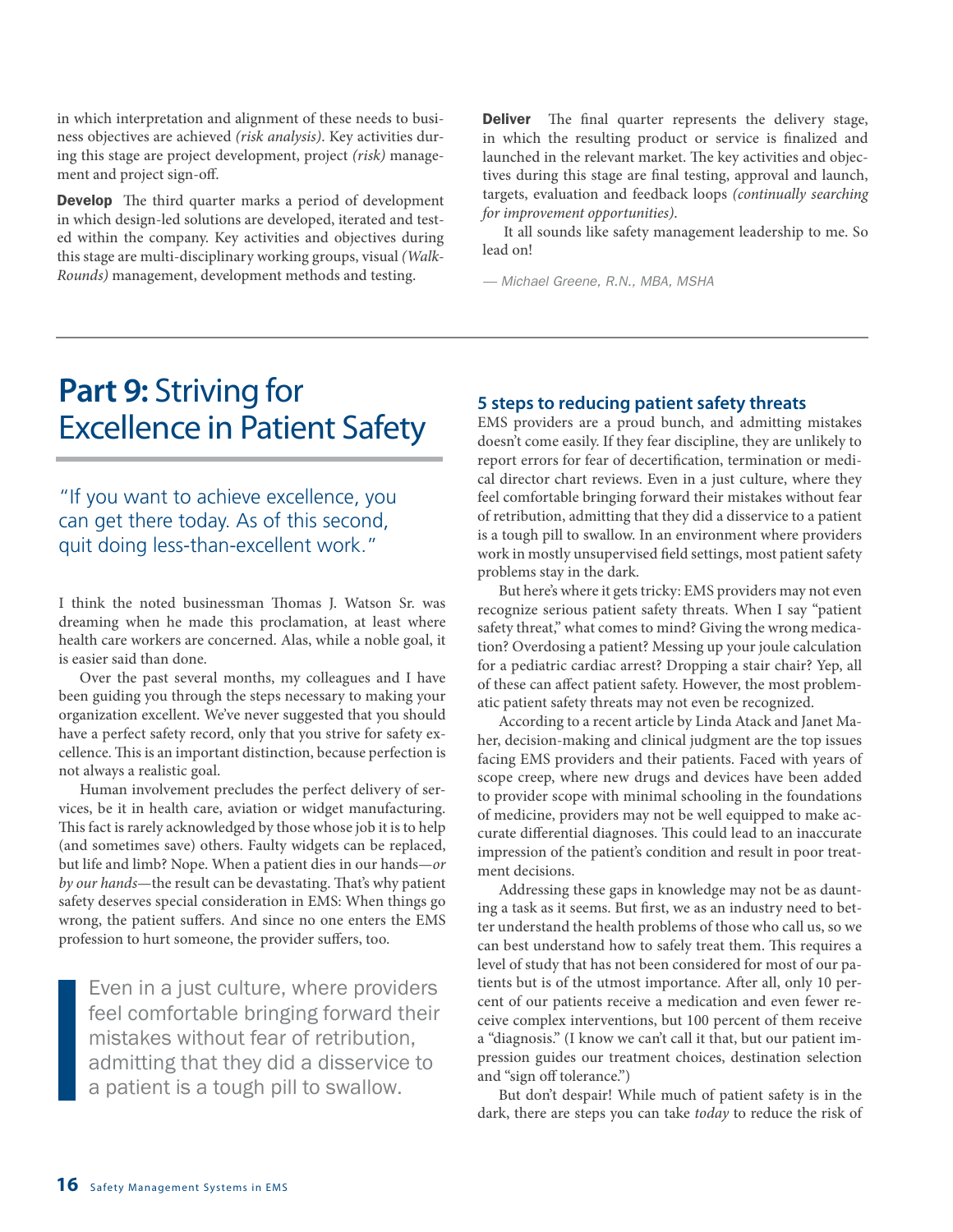someone getting sicker by calling 911.

- 1. Brush up on patient safety. This is a relatively new concept in medicine and a very new concept to EMS. A link to a nice summary report can be found at www. patientsafetyinstitute.ca.
- 2. Allow your staff to anonymously report adverse events that affected a patient's care, as well as near-misses that could have led to poor outcomes. A simple online survey tool can be used, asking, "What happened?" and "How can we as an organization prevent others from doing the same thing?"
- 3. Encourage reporting. Front-line staff need to know that a blame-and-shame culture has no place in your organization. Even more important, your middle management the supervisors who interact with your staff out on the street—need to get on board. Be forewarned: They may be resistant and express concern about collective agree ment red tape, applying support consistently or dealing with "bad apples." They may also be deep-rooted in past

practices of punishment.

- 4. Praise those who come forward. It takes remarkable courage to admit error, especially in the EMS environment. Highlight staff who come forward as being exceptional, professional, brave and caring.
- 5. Close the loop. When people make errors and admit to them, the best reward they can receive is to know that lessons have been learned from their mistakes. Highlight system improvements based on the information learned from adverse events or near-misses. This will positively reinforce the behavior and encourage more reporting.

Remembering that our providers are human and will make mistakes is only half of the equation; considering their feelings when harm has been brought to a person they intended to help is the other half. As you move forward in improving your EMS system, place the patient on a pedestal. After all, they are the reason we aim for excellence when we show up to work each and every morning (and seven nights a month).  $\mathbb{F}_2$ 

— Blair L. Bigham, ACP, MS, EMT-P

### **Part 10:** The SMS and Gap Analysis: Let the Journey Begin

Alice: I was just wondering if you could help me find my way. **Cheshire Cat:** Well, that depends on where you want to get to. Alice: Oh, it really doesn't matter, as long as ...

**Cheshire Cat:** Then it really doesn't matter which way you go. **Safety Leader:** If only for a simple map and compass ...

When it comes to designing a safety management system (SMS), it matters where you are going and where you want to get to. One way to help you figure that out is to use gap analysis, which is a tool that helps organizations compare actual performance with potential performance. At its core are two questions: Where are we (current state)? and Where do we want to be (future state)?

Over the past several months, my co-authors and I have described the concept and elements of an SMS. We have laid the groundwork, presented compelling arguments, told stories and given personal examples—all to inspire you toward the ultimate goal of having a safe high reliability organization (HRO). Now, through gap analysis, you'll discover the starting point—the current state of your organization—en route to building your SMS.

Using a map and compass analogy, we are going to use the four pillars, the roof, the foundation and the 11 elements to "triangulate" your organization's current state. The gap analysis will fall under six general headings: leadership, culture, policy, risk management, assurance and promotion. The standards under each category are essentially the 11 elements in greater detail, as we've discussed in previous issues.

#### **Triangulate Your Current State**



Of course, we'll need a tool for measurement and a scale to measure the distance—and progress—toward the goal. Our recommended scale draws on the "Five P" model that we've talked about earlier and is based on a percentage scale of 0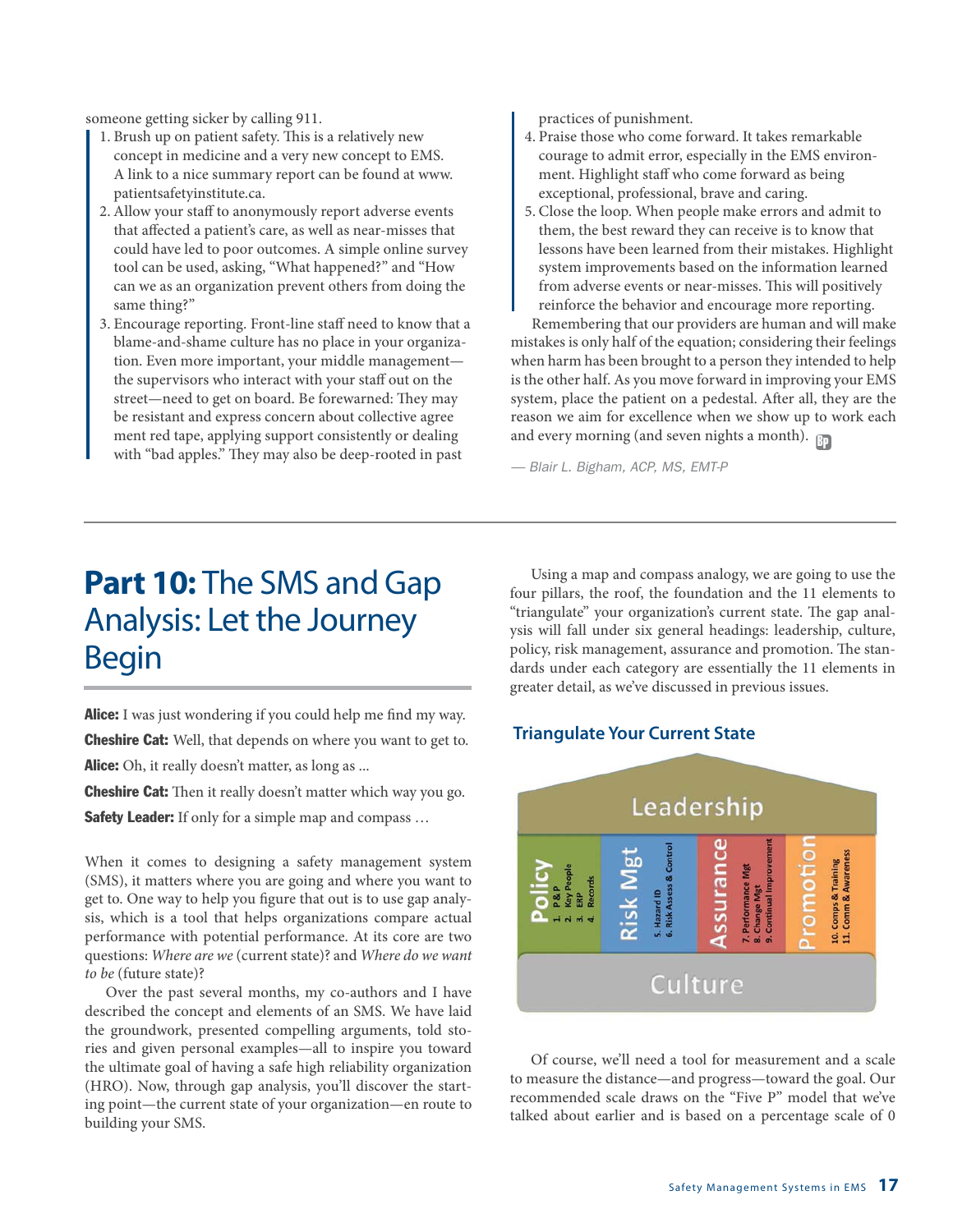to 100. Using this scale, you and your project team will grade your organization on each SMS element. Let's say you have an emergency response plan (element 3 under the Policy pillar) but you lack key paperwork of the plan in practice—so you might score your organization at 81 percent compliance with that element. Or maybe you feel your competencies and training on SMS (element 10 under Promotion) are top-notch—so you score yourself 100 percent.

#### **The Five P Model**



Next we take these components and build a spreadsheet where we'll document the gap analysis. I prefer an electronic document, but pencil and paper will suffice. The figure on page 9 illustrates the layout of the working document: five columns, starting with the standard or element. Next is a rating of where the organization stands against the standard (using the percentage scale). The third column is designed for comments and notations about existing policies and procedures, or items needed to meet the standard (to be built into an action plan). The fourth column should list the manager/leader who is responsible and accountable for this element (the "go to" for documentation). Finally, the fifth column is where the due date or timeline for needed items is noted.

I don't want to go on a rant here, but the last two columns are vital to the success of your SMS development and implementation. Individuals must be responsible and accountable for the standard, even if it's 100 percent complete. Accountability ensures that the mind, eyes, hands and heart are on the policy, procedure or process … because, after all, it's all about

ownership and commitment. But let's not forget about the importance of deadlines. We all need them, as they provide motivation and boundaries and ensure progress toward a goal.

The next step is the actual analysis. A team approach to this step will promote buy-in to your fledgling SMS, create an organizational commitment and reduce potential fear of the process, so name a project team. Remind the team that gap analysis does not mean looking for individuals at fault or creating blame. Rather, it is a means of strengthening the organization by examining systemic factors in its current state and building a better, safer future. I also emphasize that this analysis is more than likely to discover and highlight

best practices within the organization, as well as gaps.

Here are some additional guidelines related to your gap analysis team:

- 1. Select champions and skeptics alike to participate on the team. Both bring value to the process, balance to the analysis and different perspectives on the current state.
- 2. Use the rating scale and definitions to objectify and depersonalize the scoring.
- 3. Some gaps may be identified as underlying structural issues that need to be addressed. Root cause analysis may be employed to determine key factors for improvement.
- 4. Gaps call for action plans, but remind the team not to get bogged down in problem-solving or implementing solutions during this phase. Implementation of an SMS is admittedly a fluid process, but it is critical to have a clear snapshot of the current state of the organization to plot a path to the goal.
- 5. Keep the gap analysis timeline tight to maintain team enthusiasm and motivation.

With a clear picture of the organization's present location, now is the time to chart a route to the future and begin to close those gaps. Equipped with a map, starting point (current state), ending point (future state) and compass (HRO), the project team should be reassembled to develop the SMS action plan. Using the document produced for the gap analysis, any standard or element falling below 100 percent is introduced to the project team for deliberation, development and agreement on actionable steps. All tasks are assigned, timelines established, and marching orders issued!

Now for a reality check. You may be asking yourself, Who's going to pay for all this? Honestly, cost always comes up because there is inevitably some thing, equipment or software that the project team views as the silver bullet. The easy answer is that the organization may need to provide capital funds for needed improvements; the not-so-easy answer is that it truly is a cost-benefit question for you and your organization. But before I preach about safety at any cost, let me propose that no

#### Layout of the Working Document

| <b>SMS Gap Analysis and Project Plan</b>                                                                                                           | % Complete<br>(scale below) | If YES, list policy or describe practice,<br>If NO, description of required changes,<br>Include a vision or wish list item for future<br>(current state, required, future) | Manager | Due Date |
|----------------------------------------------------------------------------------------------------------------------------------------------------|-----------------------------|----------------------------------------------------------------------------------------------------------------------------------------------------------------------------|---------|----------|
| <b>SMS Pillar: POLICY</b>                                                                                                                          |                             |                                                                                                                                                                            |         |          |
| 1. Safety Policy                                                                                                                                   |                             |                                                                                                                                                                            |         |          |
| Is there a safety policy in place?                                                                                                                 |                             |                                                                                                                                                                            |         |          |
| Do safety policies represent and codify organizational safety philosophy?                                                                          |                             |                                                                                                                                                                            |         |          |
| Are safety policies translated into actionable safety procedures?                                                                                  |                             |                                                                                                                                                                            |         |          |
| Is the safety policy approved by the Accountable Executive?                                                                                        |                             |                                                                                                                                                                            |         |          |
| Has the organization based its safety management system on the safety<br>policy?                                                                   |                             |                                                                                                                                                                            |         |          |
| Does the safety policy state the organization's intentions, management<br>principles and commitment to continuous improvement in the safety level? |                             |                                                                                                                                                                            |         |          |
| Is the safety policy reviewed periodically (annually at a minimum)?                                                                                |                             |                                                                                                                                                                            |         |          |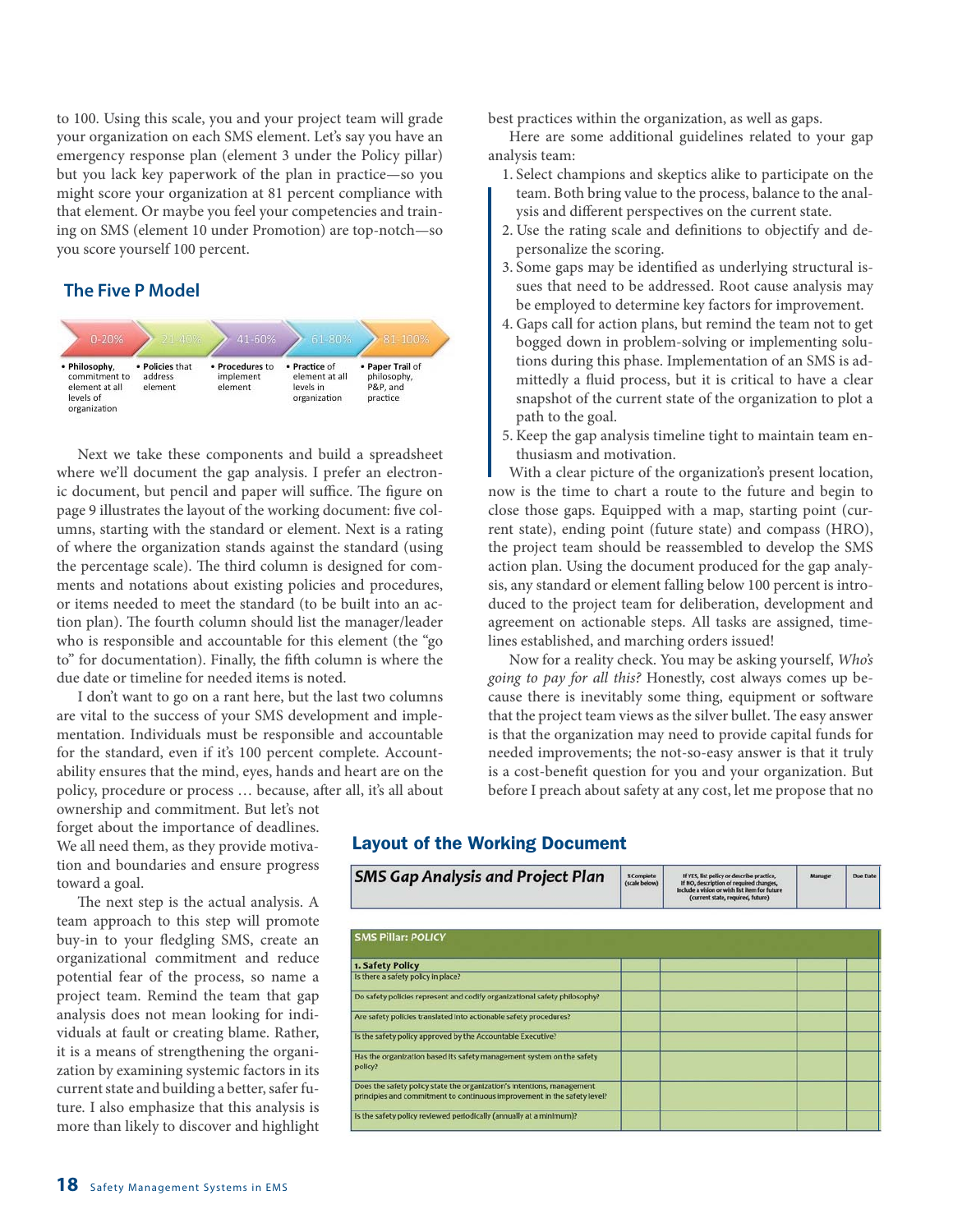single issue should deter you from the goal. There are countless ways to "skin the (Cheshire) cat." A fully integrated, satellite-based, automated, live incident reporting system may be nice, but a simple paper process may suffice. Don't let simplicity deter you from a fully functional, albeit low-tech, solution if it meets the goal.

One final note: Celebrate your success. Nothing keeps motivation, enthusiasm and inspiration higher than a good celebration. Throw a Mad Hatter party, play "pin the tail on the cat" or read a chapter from a children's book.

— Michael Greene, R.N., MBA, MSHA

#### **Want More Info?**

Details on gap analysis tools used in other industries can be found at the following websites:

- atcvantage.com/resources-tools.html
- fema.gov/pdf/plan/prevent/floodplain/fema\_cap\_ ssse\_program\_gap\_methodology.pdf
- gapanalysis.usgs.gov

### **Part 11:** Safety Management Systems: On Teamwork and Conflict

As Daniel Patterson likes to say, "Bad teamwork equals bad outcomes." His statement is backed by research in aviation and other high-risk industries that depend on teammates working well together. But what does teamwork have to do with a safety management system (SMS)? Remember that the goal of SMS development is high reliability, in which organizations operate in environments where the consequences of errors are high yet the high reliability organization (HRO) achieves a low error rate.

Researchers and leading teamwork authorities Eduardo Salas, Ph.D., David Baker, Ph.D., and Rachel Day, Ph.D., argue that "Teamwork is an essential component of achieving high reliability, particularly in health care organizations." In fact, the teamwork-outcome association, be it good or bad, is well documented in health care literature, quality assurance processes and, unfortunately, litigation.

Consider findings from a simulation study led by NASA in 1986 on flight crew familiarity among new and unfamiliar aviation crews:

- More errors
- Less speaking up
- More social chatter, less work-related communication

Also consider a report from the National Transportation Safety Board that investigated commercial aviation accidents from 1978 to 1990. Findings show that in 11 of the 15 accidents for which data were available (73 percent), the accident occurred on the crew's first day flying together; and in seven of 16 accidents (44 percent), the accident was the crew's first flight

#### **Tuckman's Team Cycle Model**



together. First flight or first day, the percentage of accidents is greater than would be expected.

"Teamwork takes time," Patterson says. "Just look at the widely known Team Cycle Model proposed by Bruce Tuckman in 1965." As the model at right demonstrates, teams go through a series of phases: forming, storming, norming and performing. Patterson emphasizes that while not all types of teams go through each phase in a linear fashion, most (if not all) are a necessary and inevitable part of team development. Still unclear is the time frame—in hours, days or weeks—for a team to progress to the performing stage of the team cycle.

But where is the research on teamwork in emergency medical services? In one study of EMT partner familiarity, Patterson and his colleagues at the Emergency Medical Services Agency Research Network (EMSARN) found that within a study group of three agencies and 182 EMTs, the average EMT worked with 19 different partners annually. Some worked with more than 50 partners during a 12-month period! That's a lot of partnerships and a lot of teamwork to develop. Given the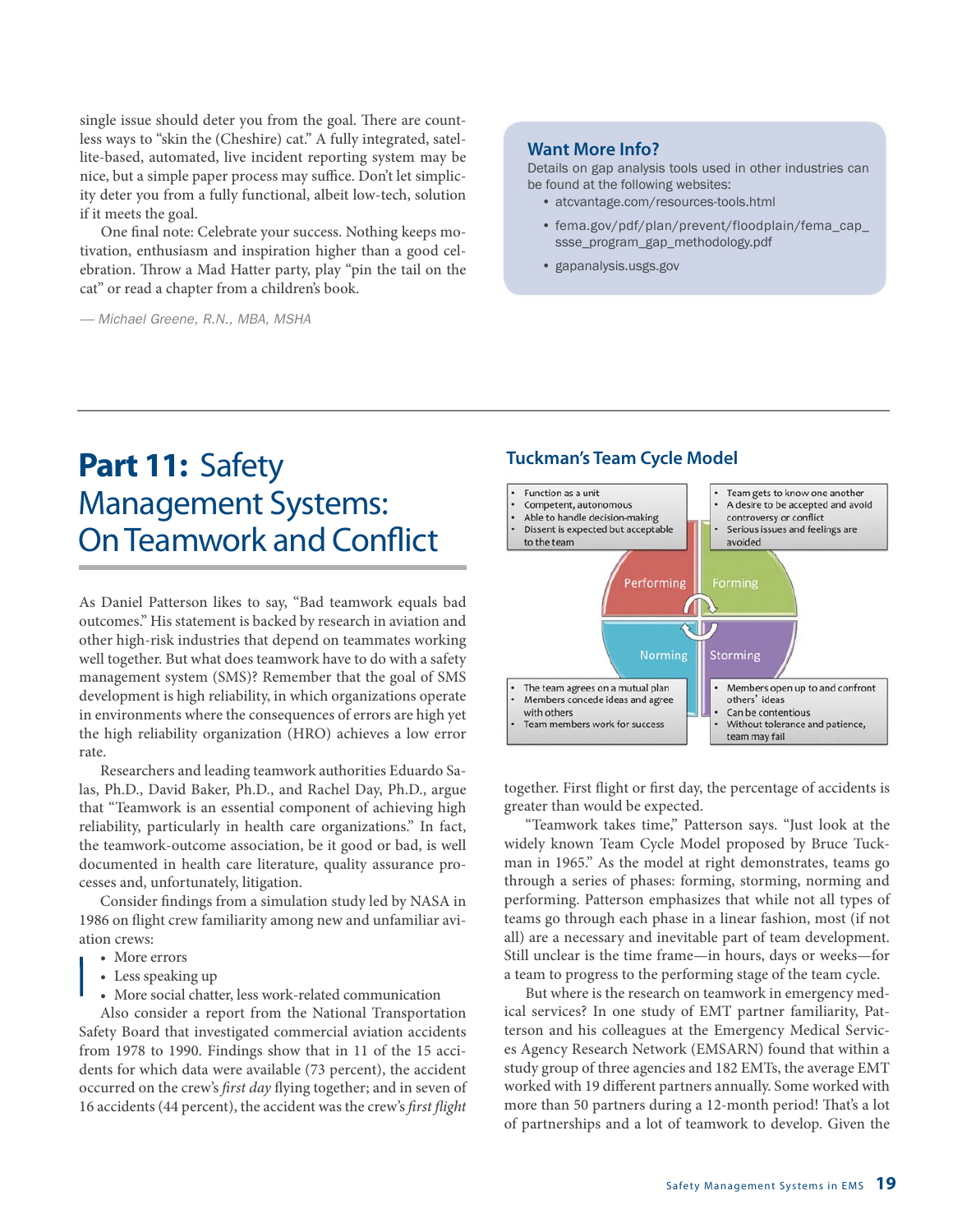expansive research from the aviation and health care industries, first day together/first run together may raise the risk for poor patient outcomes and safety.

#### **The seven C's of teamwork**

According to Eduardo Salas, the key components of teamwork can be characterized as the "Seven C's." (For more on this, listen to the EMSARN podcast at emsarn.org.)

- **1. Communication** The information protocols that team members use to complete the task. This includes frequency and accuracy of communication. This "C" can be developed through the use of structured communication such as SBAR (situation-background-assessment-recommendation) or protocols on "read-back" of critical communications.
- **2. Coordination** A behavioral strategy or mechanism to execute a task. It includes back-up behavior and situation monitoring.
- **3. Cooperation** The motivational aspect of teamwork in which a team member seeks input from other team members and enjoys the team.
- **4. Cognition** The understanding and knowledge of the mission, task and equipment.
- **5. Conflict** According to Salas, all teams have conflict—and some conflict is good. Conflict around the mission or task, not between individuals, may enhance teamwork.
- **6. Conditions** Asserted and supported by the organization that values teamwork.
- 7. Coaching Effective team leaders coach teamwork through education and, most important, by their actions. According to Karl Weick and Kathleen Sutcliffe, authors of Managing the Unexpected, a key concept in coaching teamwork is deference to expertise rather than experts. They emphasize that expertise is relational and that knowledge,

Be on the lookout for a manuscript authored by Daniel Patterson and Eduardo Salas titled "Measuring teamwork and con flict among emergency medical technician personnel." It will appear in the January 2012 issue of *Prehospital Emergency Care and provides the first-ever EMS-tested tool for evaluating*<br>teamwork among EMS personnel teamwork among EMS personnel.

experience, learning and intuition is seldom embodied by a single individual. They write: "Expertise resides in the heed with which people view their inputs as contributions rather than as solidary acts, represent the system within which their contributions and those of others interlock to produce outcomes, and subordinate their contributions to the well-being of the system, constantly mindful of what that system needs to remain productive and resilient." The lesson here: A great coach defers to the expertise in his or her team.

Salas emphasizes that in stressful emergency situations, three of the teamwork C's matter the most: conditions, communication and coordination. Teamwork must be the organization's goal and practiced by the individual team members. The team must have timely, clear and concise communication followed by the elements of coordination (i.e., situation monitoring and back-up behavior). He concludes that the most frequent disrupters or derailleurs of teamwork that are readily controlled by the organization are culture and mutual trust, reiterating that the conditions for teamwork must be established, coached and supported for teamwork to be successful.

So who has your organization's back—and, ultimately, the employee's and patient's back? The answer is clear: You do. Through teamwork, safety and the tools we have provided, you can achieve a high reliability organization.  $\mathbb{F}_p$ 

— Michael Greene, R.N., MBA, MSHA, and Daniel Patterson, Ph.D., EMT-B

### **Part 12:** Safety Management Systems: The Value of a Life

In 1997, I learned a new concept: the statistical value of a life. From the first column in this series, you'll recall that on Dec. 14, 1997, I also learned the heartbreak and pain of three lives tragically lost in the line of duty.

Very soon after this tragedy, I discovered that insurance settlers and workers' compensation folks looked at the loss of life in very analytical, actuarial terms: the value of a statistical life (VSL). At one point, the term VSL was actually uttered to a

family member in the course of settling the loss of a loved one's life. When the family member shared this with me, I was devastated, angry and speechless. How insensitive to treat a life, a lost life, a hero's death as a formula, an exchange of monetary value to be quantified and "paid off."

Since that time, I've learned the true meaning of VSL, developed by W. Kip Viscusi, a professor of economics at Vanderbilt University, but I have never accepted that a life, any life, is less than priceless. Like many of you, I've spent my life fighting death on behalf of fellow humankind, people who were total strangers prior to a 911 call.

Daniel Patterson, Blair Bigham and I have spent the past 12 months collaborating and sometimes conspiring for a change in the EMS approach to patient, caregiver and, yes, culture of safety. We have presented our evidence-based arguments,